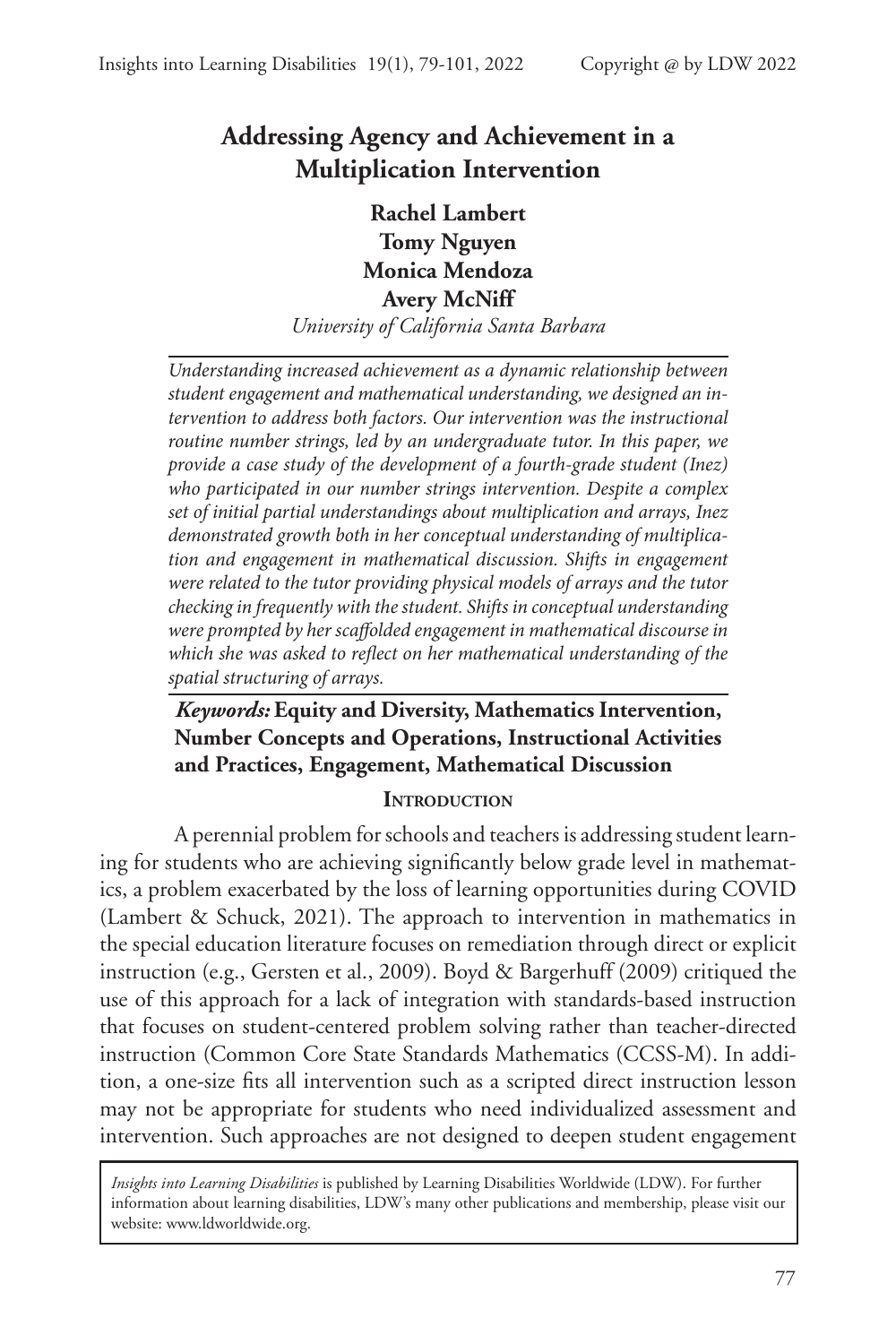in sense-making or develop student strategies necessary to shift students towards a more productive disposition in mathematics (Lambert, 2018). Intervention should address both agency and achievement.

Building from a tradition of constructivist learning experiences, mathematics and special education scholars have proposed interventions designed around student thinking (Hord et al., 2016; Hunt & Ainslie, 2021; Hunt & Tzur, 2017). These approaches to teaching build on long-established learning progressions and are designed to be sensitive to individual differences. We concur that these types of interventions can address partial understandings, support student engagement and agency, and allow for individualized support which can be necessary for supporting students in unfinished learning. However, we situate our intervention in a small group, rather than a one-on-one intervention. We do so for pragmatic reasons, as schools can rarely offer one-on-one instruction. In addition, we believe that small group intervention can offer students the strategic models of their peers and an opportunity to engage in mathematical community. Finally, our model of intervention addresses engagement in mathematical practices along with mathematical ideas (Lambert & Sugita, 2016).

This paper presents a case study of a student with a complex set of prior understandings about multiplication. The student, Inez, was a participant in a mathematics intervention designed around small groups engaging in multiplication number strings. Number strings are designed to engage students in mathematical problem-solving and discussion, building both student number sense and participation in the Standards for Mathematical Practice, as well as computational fluency grounded in mathematical models (Lambert et al., 2017). We became interested in Inez as a case study as her tutor, an undergraduate, became concerned that Inez was not participating in mathematical discussion. As the eight teaching sessions progressed, the tutor successfully engaged Inez in mathematical discussion, however, the tutor was challenged by Inez's complex partial understandings. We aim to reframe the narrative that suggests students with lower achievement in math with learning disabilities are less engaged in mathematical discussion than nondisabled peers (Baxter et al., 2001) by promoting agency in our intervention.

Our research questions are:

- 1. For a student with limited engagement in mathematics, can a small group number strings intervention support increased participation in mathematical sense-making and talk? How do shifts in participation develop?
- 2. For the same student with complex partial understandings of multiplication, can a small group number strings intervention support conceptual and strategic development in multiplication? How do these shifts occur?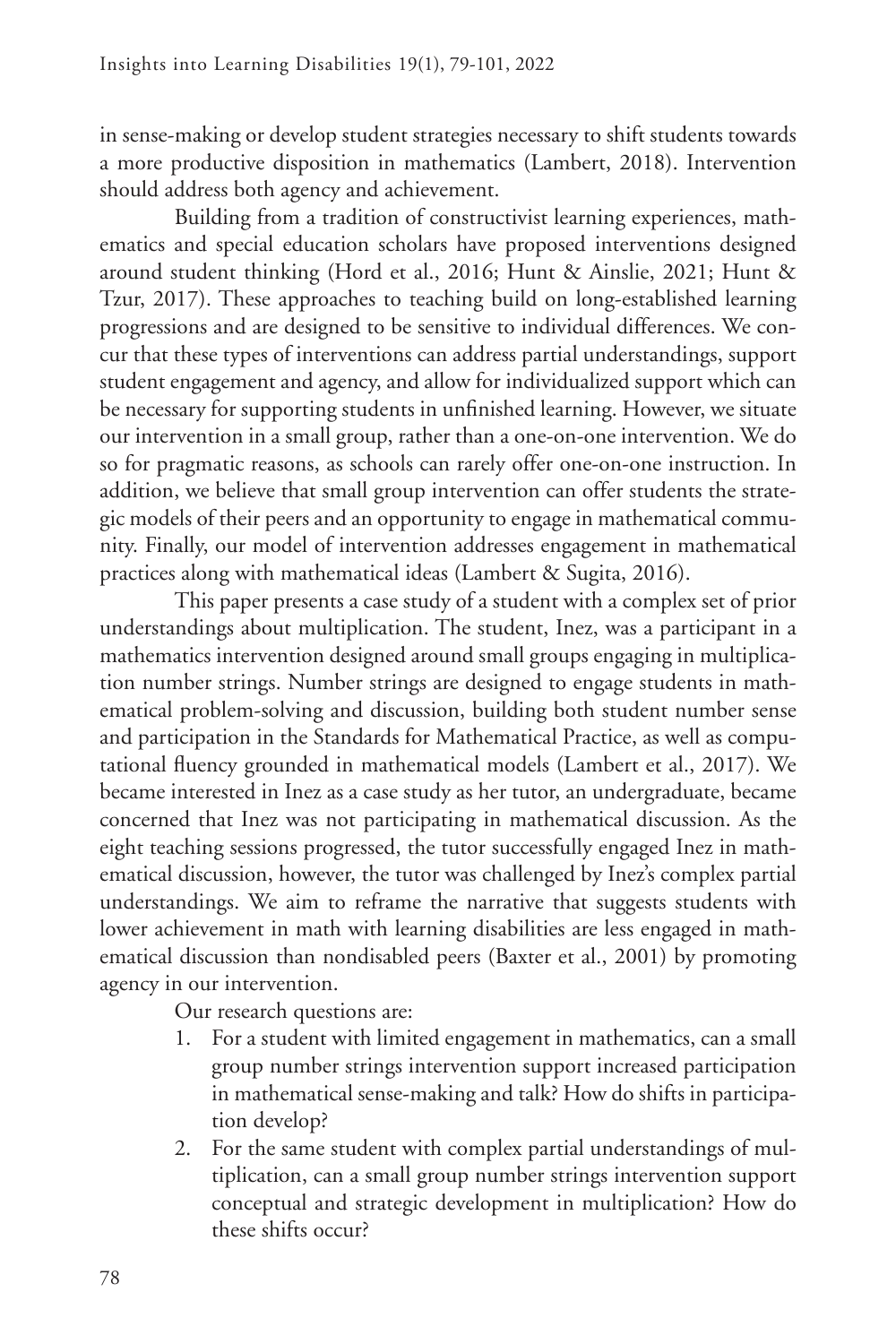#### **Literature Review**

#### *Strengths-based Lens*

We take a strengths-based approach to addressing intervention for all students. We see disability through a disability studies lens, moving beyond medical or deficit conceptions of learners to understand disability as both socially constructed and embodied (Siebers, 2008). We use neurodiversity as a lens to understand cognitive disabilities, such as learning disabilities, as a set of both strengths and challenges (Lambert & Harriss, 2022). We understand multilingual learners not from a deficit lens but a strengths-based lens through which multilingualism is a strength and benefit (Moschkovich, 2002). We acknowledge that the students in this study are also positioned as Latinx students in a highly racialized society, which can position students in need of help, and as less capable than other students (Ochoa, 2013). We reject these deficit notions. We draw from work in education that positions students as at-promise rather than at-risk (Mireles-Rios et al., 2020). This strengths-based positioning is central to the way we not only conceptualize learners, but how we design instruction for them. A recent position paper from NCSM & TODOS entitled *Positioning Multilingual Learners for Success in Mathematics* (2021) described an asset-based view of multilingual learners within which multilingual learners come with their own resources and understandings. The position paper conceptualized the instruction and systems around these students as needing change rather than fixing the students as individuals. We conceptualize common practices in intervention, often inflexible and scripted, as systems that need to be reformed.

Mathematical development is complex, and not uniform. All students make their own way through mathematical topics such as multiplication, learning as they use and revise strategies (Carpenter et al., 2015; Fosnot & Dolk, 2001). CCSS-M describe developmental trajectories in which concepts like multiplication develop first through open-ended problem-solving. Multiplicative thinking is a cognitive shift away from thinking about ones to thinking about repeated groups (Finesilver, 2017). Fundamental to this shift is unitizing (Fosnot & Dolk, 2001), or the ability to see ten ones as one group of ten. Children begin multiplicative tasks through counting by ones or direct modeling (Carpenter et al., 2015). As they begin to unitize, children use skip counting or repeated addition to find a total for a multiplication problem or counting strategies. With practice, children often shift towards the more abstract strategy of derived facts, in which they may break a problem into partial products to solve.

To understand the complexity of student development, scholars have proposed the idea of partial understandings (Johnson et al., 2019), or instances in which a learner demonstrates understanding of a mathematical principle, while the understanding may not be fully developed. Partial understandings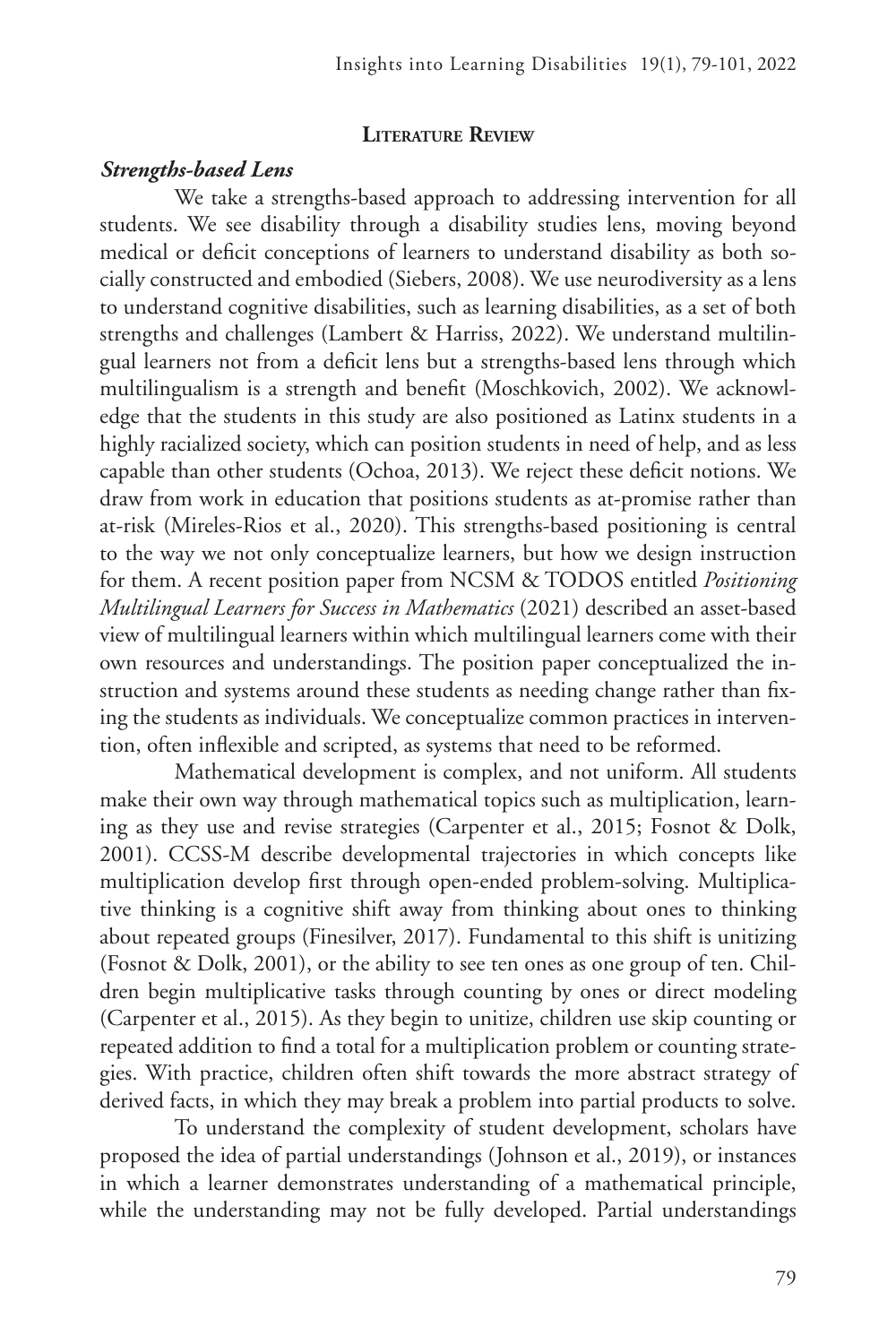honor that there is sense-making in errors and that understanding complex mathematical ideas takes time and multiple experiences.

Throughout this process, mathematical models such as arrays, number lines, and ratio tables support (Fosnot & Dolk, 2001). Arrays are particularly important in early multiplication because they can be used to model all levels of strategies, from counting to skip counting to the formula for area. Children do not see arrays initially as a set of rows and columns expressed as *a* x *b*; instead, they often initially count arrays as one-dimensional paths (Battista et al., 1998). They must construct ideas such as "row-as-composite," necessary to understand skip counting using an array. Battista and colleagues see this not as a passive conceptual reorganization, but as a process through which children take actions (their physical counting, gestures to indicate structure, etc.), and through these actions and then their reflections on them, the children develop understandings of the spatial structure of the 2D array.

#### *Mathematics Intervention*

Schools in the US are being asked to provide intervention within the Multi-Tiered System of Support (MTSS) in mathematics. However, interventions are often not aligned with classroom instruction based on Common Core State Standards (CCSS-M), creating difficulties for students who must make sense of different approaches to mathematics (Boyd & Bargerhuff, 2009). In addition, one significant difference between recommended intervention practices in math education is explicit or direct instruction versus inquiry-based instruction (Lambert, 2018).

Explicit instruction is not skill and drill, rather a set of practices that include clearly defined goals, well-paced instruction with opportunities for student interaction, feedback, and practice (Gersten et al., 2009). These elements of explicit instruction are quite useful for a wide variety of learners and can be integrated into inquiry-based instruction. However, one aspect of explicit instruction that is incommensurate with current research in mathematics education is that students should be told how to solve mathematics problems *before* they are allowed to think for themselves, particularly as they begin to learn about a new concept or develop a new strategy. Students with disabilities are intellectually capable of thinking mathematically, and their mathematics instruction should always be built on this fact. Otherwise, they are offered a less rigorous curriculum, one with fewer opportunities to develop their own agency and identity as mathematical thinkers (Lambert, 2018).

#### *Student-centered Strategic Instruction*

In their book, *Designing Effective Math Interventions*, Hunt and Ainslie (2021) described intervention in mathematics as individualized and strengthsbased, driven by the learner's understanding. They argue for students as active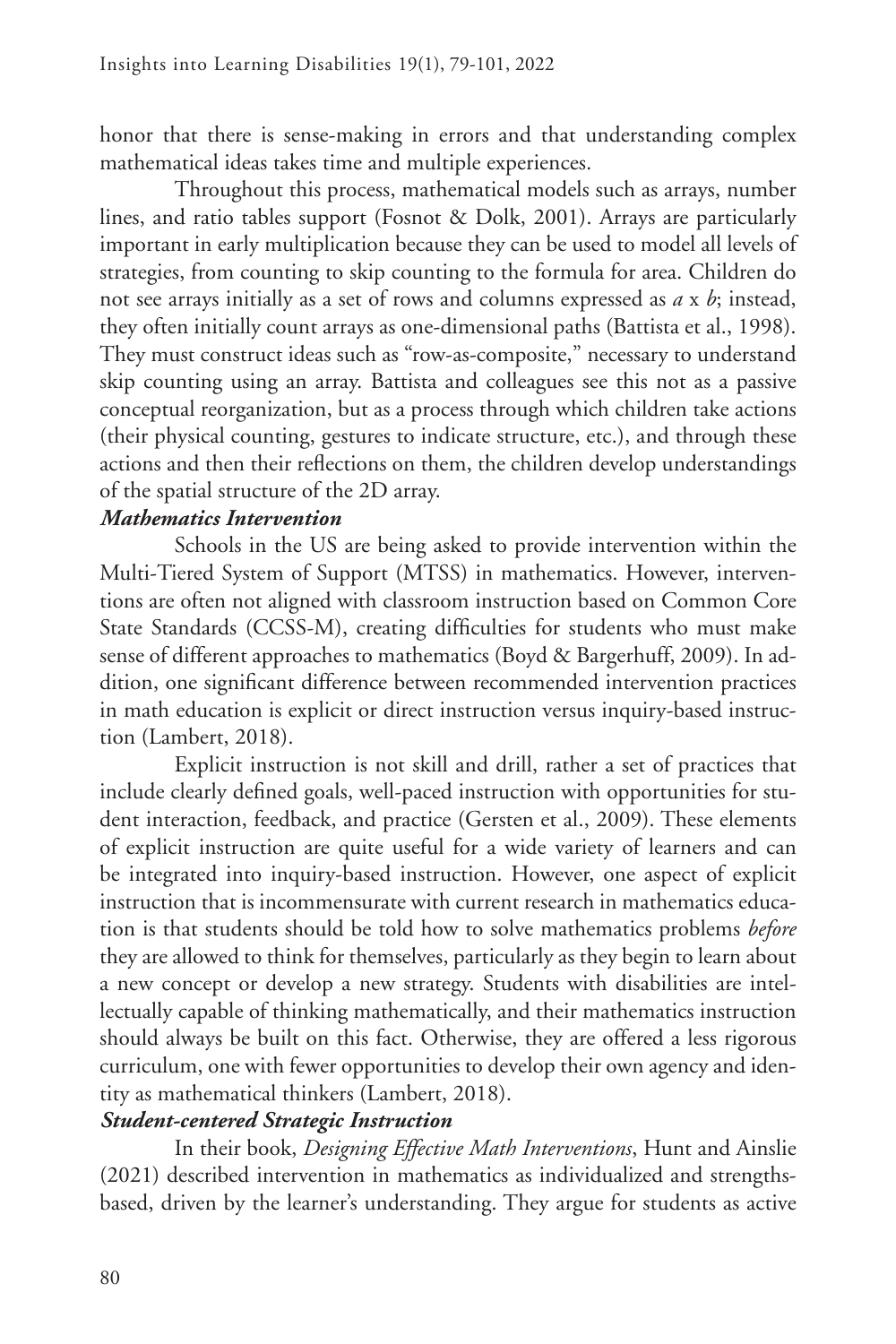constructors of meaning, rather than passive recipients of adults' strategies. They write,

> All learners— including learners whom we describe as struggling with mathematics— use what they already know to understand and make sense of new ideas. It is the use of this existing knowledge that can pave the way towards new understandings (p. 37).

Hunt and Ainslie caution that interventions that are not designed around student thinking are based on the thinking of adults, which may not make sense to the learners. They argue that when instruction is not tailored to the way students currently think about mathematical concepts, misconceptions or partial conceptions arise. When students are encouraged to follow rules that they do not understand, they can develop significant issues with the mathematical content and are encouraged to believe that mathematics does not make sense.

Understanding how strategy change occurs is particularly important for students with difficulties in mathematics, who tend to use inefficient strategies longer than nondisabled peers (Geary, 1990). Siegler's (1998) Overlapping Waves theory provides a way to understand both the tremendous variability across student strategies as well as the process through which change in strategies occurs. Students are unlikely to shift strategies until problems become cumbersome using original strategies. Students may use unitary counting, for example, until given multiplication problems that become time consuming to count (Zhang et al., 2013). Zhang and colleagues (2013) drew on Siegler's Overlapping Waves theory to design individualized intervention for 3 students with mathematical disabilities. They note that instruction should first offer students the opportunity to use their own strategies. If students do not have a strategy, the teacher can model one. Agency is offered, but support is given if a student is stuck. This may be a problem when doing intervention one-on-one, in which students do not have access to other students' strategies. Most of this research on intervention is one-on-one, meaning that if the student is stuck, there is no opportunity for student sharing of strategies; thus, the teacher steps in.

Our approach to intervention integrates constructivism with sociocultural theories of learning. In the latter, learning occurs through increased participation in communities of practice, as learners become increasingly adept at the practices of the community (Lave & Wenger, 1991). The role of the group, including group norms, is invaluable in how participation and learning develops. Partially, that is through the sharing and uptake of mathematical strategies. There is evidence that students' achievement increases in correlation to how much they engage in the strategies of other students and how often others engage in their strategies during discussion (Ing et al., 2015). Some studies have suggested that students with lower achievement in mathematics and learning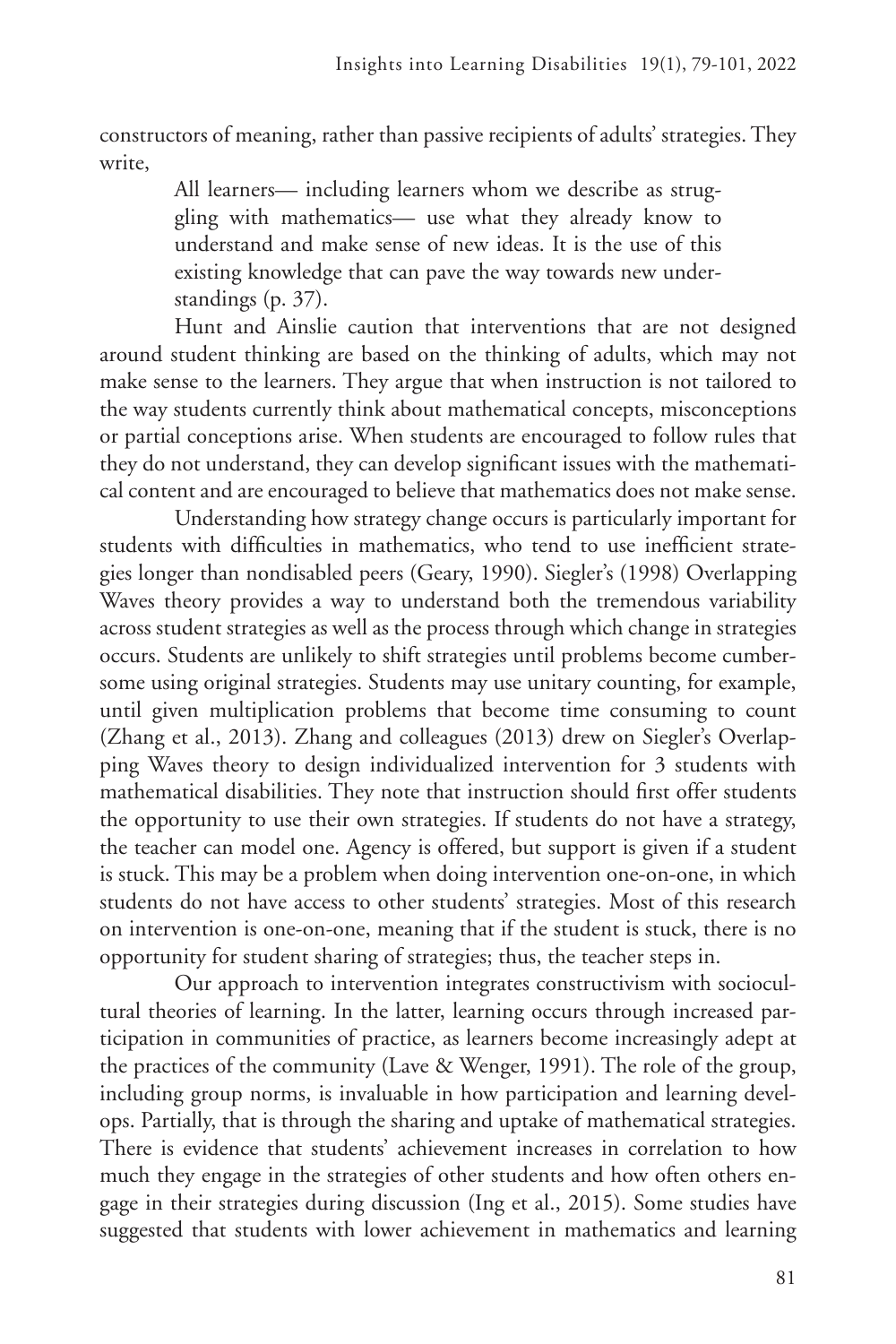disabilities may be less engaged in problem-solving and mathematical discussion than nondisabled peers, suggesting that engagement may be critical for learning for these students (Baxter et al., 2001; Bottge et al., 2002).

In addition to the benefits of learning from and with peers, we see practical benefits for the use of small groups. School districts are far more likely to fund interventions that use small groups rather than one-on-one support. This requires research in the setting implemented, to better understand the additional complications of facilitating small group work in mathematics.

## *Our Intervention: Number Strings*

A number string is a short (15–20-minute) daily instructional routine in which a teacher presents a carefully designed sequence of problems one at a time for children to solve mentally to a group of students (can be whole class or small group) (Lambert et al., 2017). Figure 1 is an image of a chart paper after a number string in the small group studied in this paper, in which the problems were: 3 x 10, 3 x 9, 10 x 8, 9 x 8, and 9 x 7. This string was designed by the tutor so that students could develop the strategy of partial products using the distributive property. As students shared their strategies for each problem, the tutor represented student thinking using arrays and equations.



*Figure 1.* **Chart Paper at the End of a Number String**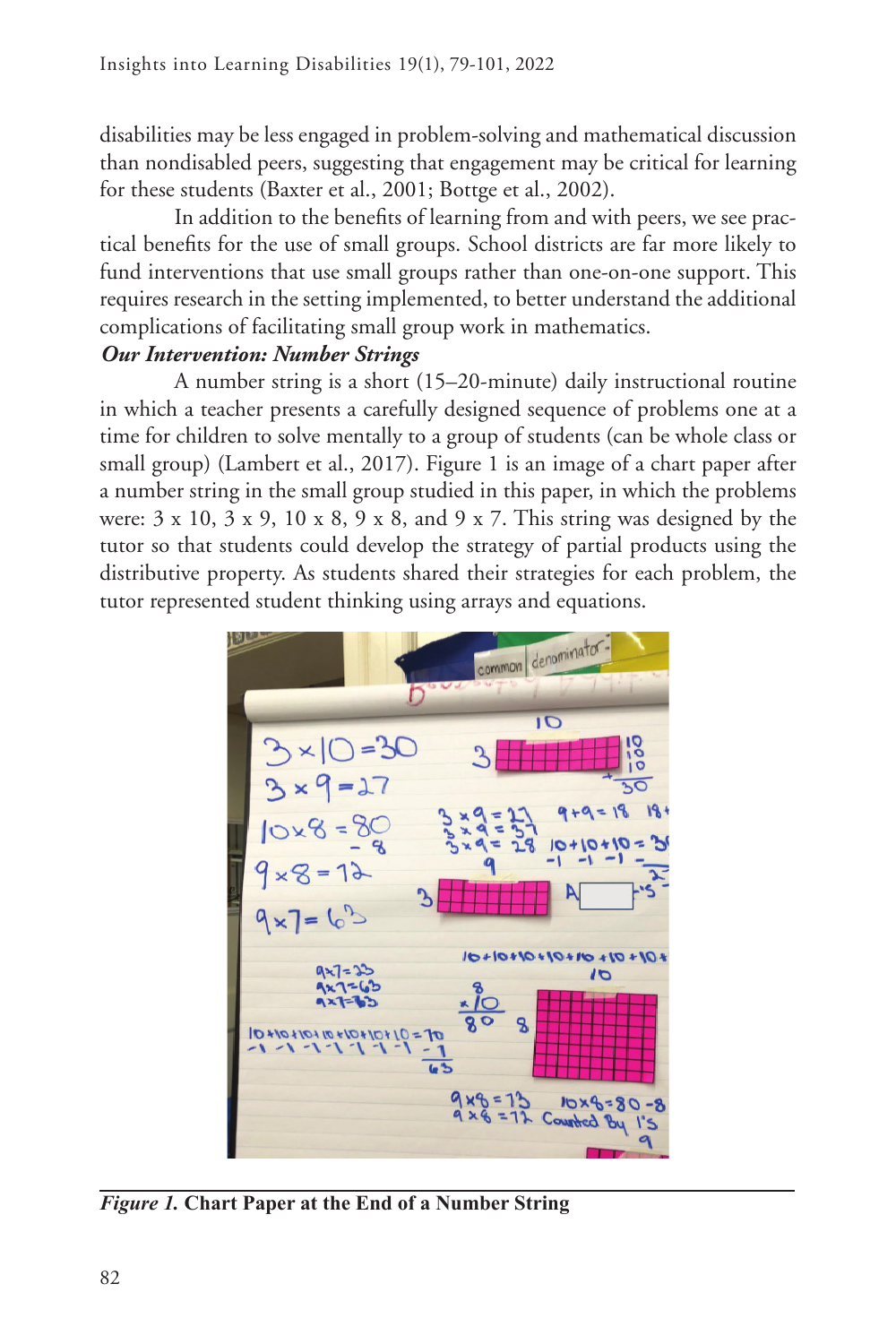Instead of interventions that focus on direct instruction, number strings provide opportunities for students to engage in mathematical discourse, both in describing their strategies and connecting with the mathematical strategies of others. Number strings provide structured opportunities to discuss and develop strategies, as the sequence of problems is specifically designed to elicit particular strategies. Strategic development is closely aligned with conceptual understanding, focusing on models and students explaining why their strategies work. All strategies are shared by the students and represented by the teacher.

Research on number strings has found that students participating in number string routines adopt new strategies and make connections between conceptual understanding and procedures (O'Loughlin, 2007). In addition, number strings support students in making connections between conceptual understanding and procedures (Callandro, 2000). Murata et al. (2017), in a qualitative study comparing student strategy development in two first-grade classrooms using number strings, found that the classroom in which students developed new strategies (almost all students were improvers rather than nonimprovers), included a wider variety of strategies, including strategies that were still emergent. This classroom also provided process-oriented representations (visuals), rather than a complete, finished visual. Finally, teacher facilitation in this classroom offered greater opportunities for students to connect their thinking with the strategies of their peers, often mediated by the visual or a model.

#### **METHODS**

#### *Participants*

The study was situated in grades  $3 - 5$  at an elementary school in California. Demographics are as follows: 76.3% are Socioeconomically Disadvantaged, 14.4% are Students with Disabilities, 58.9% are English Learners, and 9.9% of students are Homeless. The majority of students at the school are Latinx (88.3%) with the second largest demographic category being White students (7.5%). The full study included 12 student participants in 3rd grade, 6 students in 4th grade, and 18 students in 5th grade. 12 students had current IEPs, with 4 students in the referral process. After analyzing the first Curriculum Based Measurement Multiplication Division Assessment **(**MD-CBM), the first researcher met with the classroom teachers to decide students' placement in the intervention. Tutors were undergraduates enrolled in an education practicum course.

#### *Intervention*

The 36 student participants were placed into 7 small groups for the intervention. There were 3 groups in third grade, 1 in fourth grade, and 3 in fifth grade. The reason for the single group in fourth grade was because a tutor left the study. Each group met for 8 sessions, twice a week for 4 weeks. The in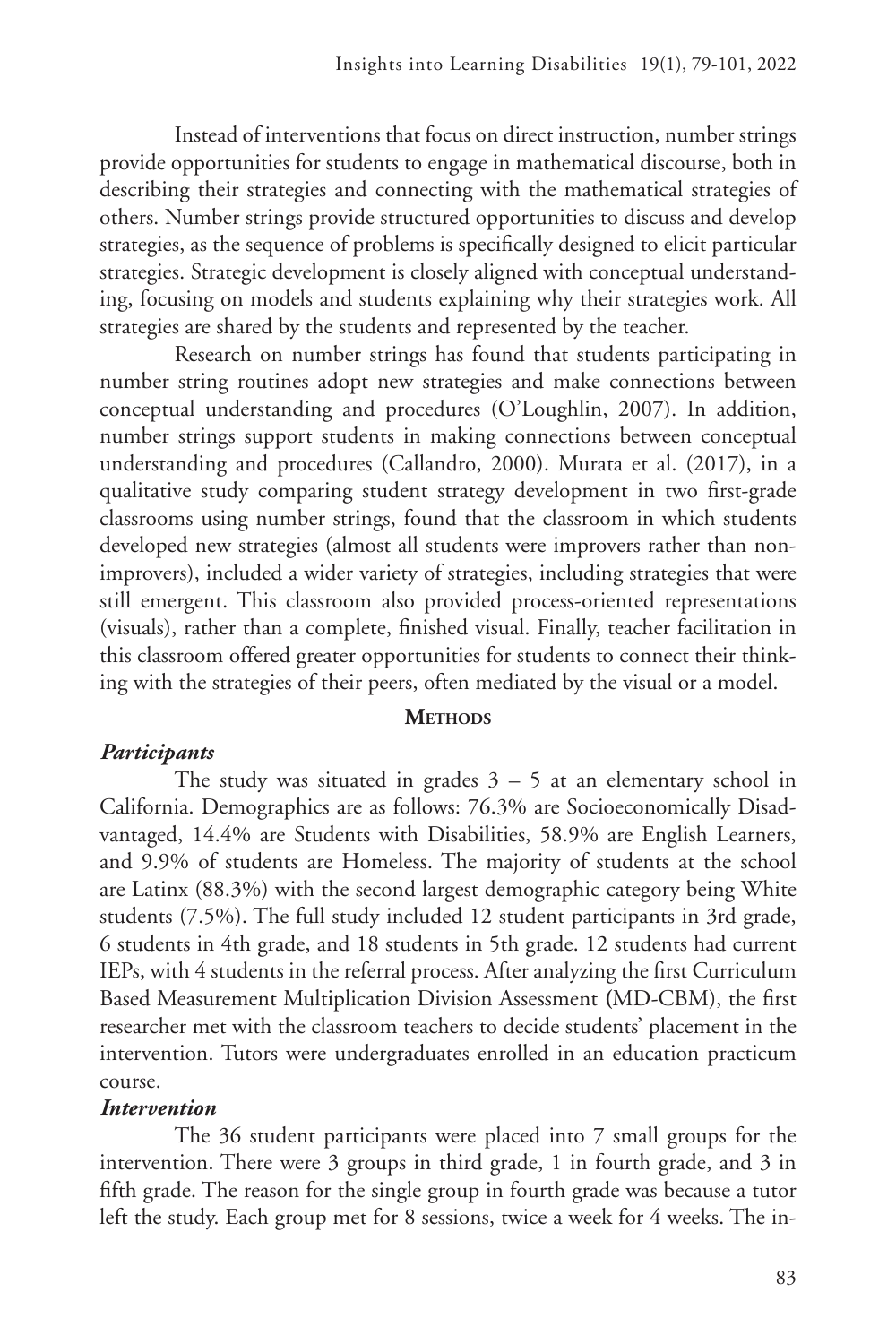tervention took place during the students' math class, often while the classroom teacher was also doing small group work.

The intervention consisted of 8 sessions of number strings (Lambert et al., 2017) designed and facilitated by undergraduate tutors after 6 hours of professional development led by the first author. Each tutor was observed 2-4 times by a member of the research team and offered feedback. In addition, all tutors participated in a session in which they analyzed the participation of the students in their small group.

## *Data Collection*

# **Curriculum Based Measurement Multiplication Division Assessment (MD-CBM)**

The first author created this assessment with four iterations/versions, all designed to be equivalent in item difficulty. There were three one-page sections, each of which addressed the CCSS expectations for multiplication and division in grades 3, 4 and 5 respectively. Students in the intervention took the assessment four times (pre, during and post-intervention, with a follow-up assessment).

# **Video recordings and transcripts**

We video-recorded all intervention sessions with one camera with a wide-angle lens. Members of the research team transcribed the videos, adding descriptions of gestures and other visual content.

## **Field notes**

Tutors wrote field notes after each session. They were asked to reflect on the design of their number string, student participation and strategies, as well as any issues they had in facilitation. In addition, tutors took images of their chart paper and other artifacts and included those in their field notes. Members of the research team also wrote field notes for sessions they observed.

## **Teacher interviews**

The first author interviewed the teachers whose students were in the intervention. Topics included students' engagement in math class, current mathematics achievement, and services provided by the school. These interviews were transcribed.

# *Data Analysis*

We assessed student use of strategies and participation in mathematical problem-solving and discussion through analysis of transcripts of number string sessions, using a modified version of the coding scheme by Ing et al. (2015). Two authors each coded the small group we present in this paper, resolving any discrepancies. Interrater reliability was determined at .83. According to Landis and Koch (1977), Cohen's rule-of-thumb suggests that a 0.61-0.80 score reflects a good agreement and a 0.81-1.0 score reflects a very good agreement. We coded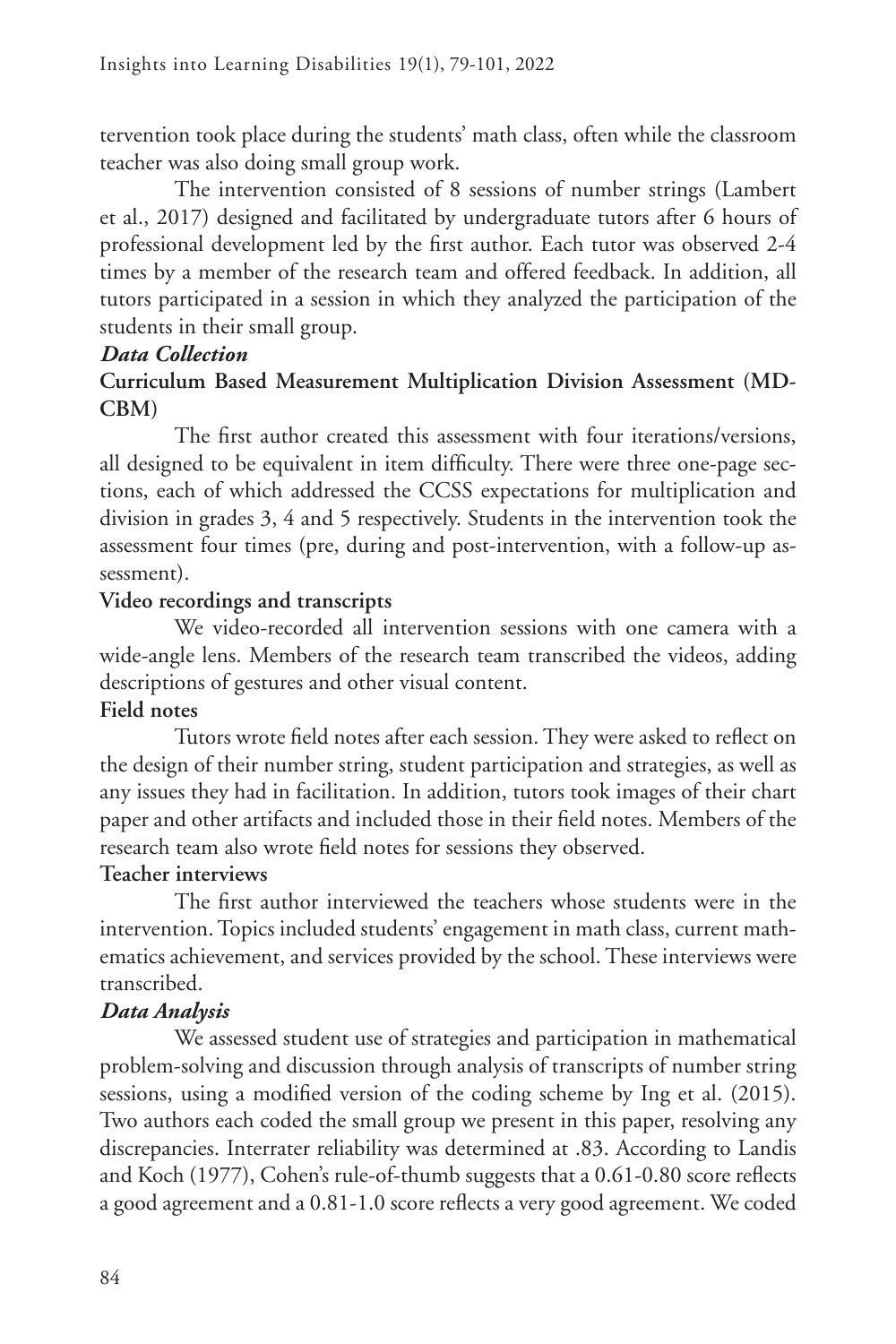student engagement for each problem presented in the number string, which ranged from 4 to 7 problems per session.

# **Coding engagement**

While we coded for several categories of engagement, in this paper, we focus on the level of shares of a student. A *Complete Share* was an answer that was accurate and explained in enough detail that we could confidently code the strategy. A *Partial Share* was either inaccurate or did not include enough detail that researchers could determine the exact strategy of the student. We added the last two categories to the coding scheme of Ing and colleagues to track students who had nonverbal engagement in the problem. *Nonverbal Engagement* captured moments in which we could see evidence of nonverbal engagement, yet students did not verbally share in discussion (such as students counting on fingers). *No Engagement* was coded if the student did not demonstrate verbal or nonverbal engagement that we could discern.

# **Coding student strategies**

Analysis of student strategies was done through multiple evidence sources. We coded strategies used in the number string session within Dedoose, an on-line coding software program. We also coded strategies based on the written assessments (MD-CBM), analyzing student work. The first author did this analysis.

## **Integrating analyses**

Figure 2 provides a visual of how we integrated multiple forms of data into a case study. After each separate analysis, we wrote a memo on the findings in that area. These memos also integrated field notes, which contained the analysis of both tutors and researchers. The first author then synthesized findings across the different areas of analysis, writing an Integrated Case Study Memo on Inez, which included charts of her participation, images of her written work and artifacts from the intervention session, as well as integrating these data points into a narrative of Inez's development over time. The memo was shared with the full research team for analysis and critique.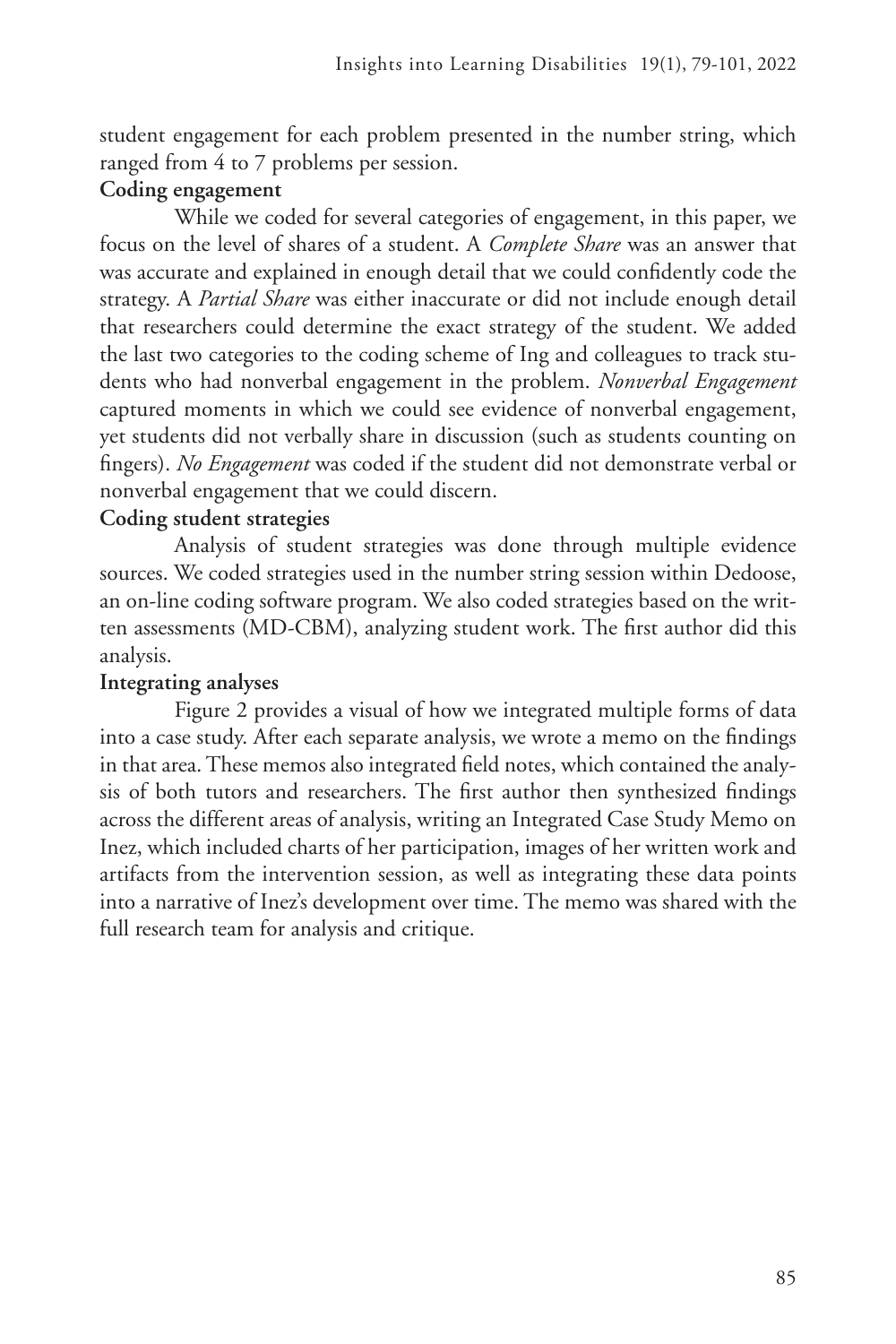

#### *Figure 2.* **Study Analysis Design**

#### **FINDINGS**

This paper is a case study that focuses on one fourth-grade student (Inez) (all names are pseudonyms). Inez is Latina and classified as a Multilingual Learner. For a few sessions, Inez showed some hesitancy working and sharing her strategies with her peers but was able to converse with the tutor on multiple occasions privately. We did not see Inez using Spanish during class or in social settings. We regret that we did not design instruction to capitalize on her multilingual strengths, a major limitation of our study that we will address in future iterations.

Inez scored below our cutoff in the initial screener, and her classroom teacher also recommended that she participate in the intervention. In the teacher interview, Inez's classroom teacher described her as a student of significant concern in mathematics. The teacher shared that Inez had been through the special education referral process once in previous grades and had not qualified for services. The teacher planned to recommend a second evaluation. The teacher noted that Inez rarely shared in mathematics class and seemed to have significant issues with number sense. The teacher described Inez as having strategies that the teacher struggled to understand.

Inez was placed in a small group of 6 students taught by Yola, an undergraduate tutor. Comprised of students with and without disabilities, the students in this group had the lowest scores on multiplication in their class. Inez appeared eager to participate in this small group, even when she did not initially share. She seemed to particularly enjoy talking to Yola before and after the number string.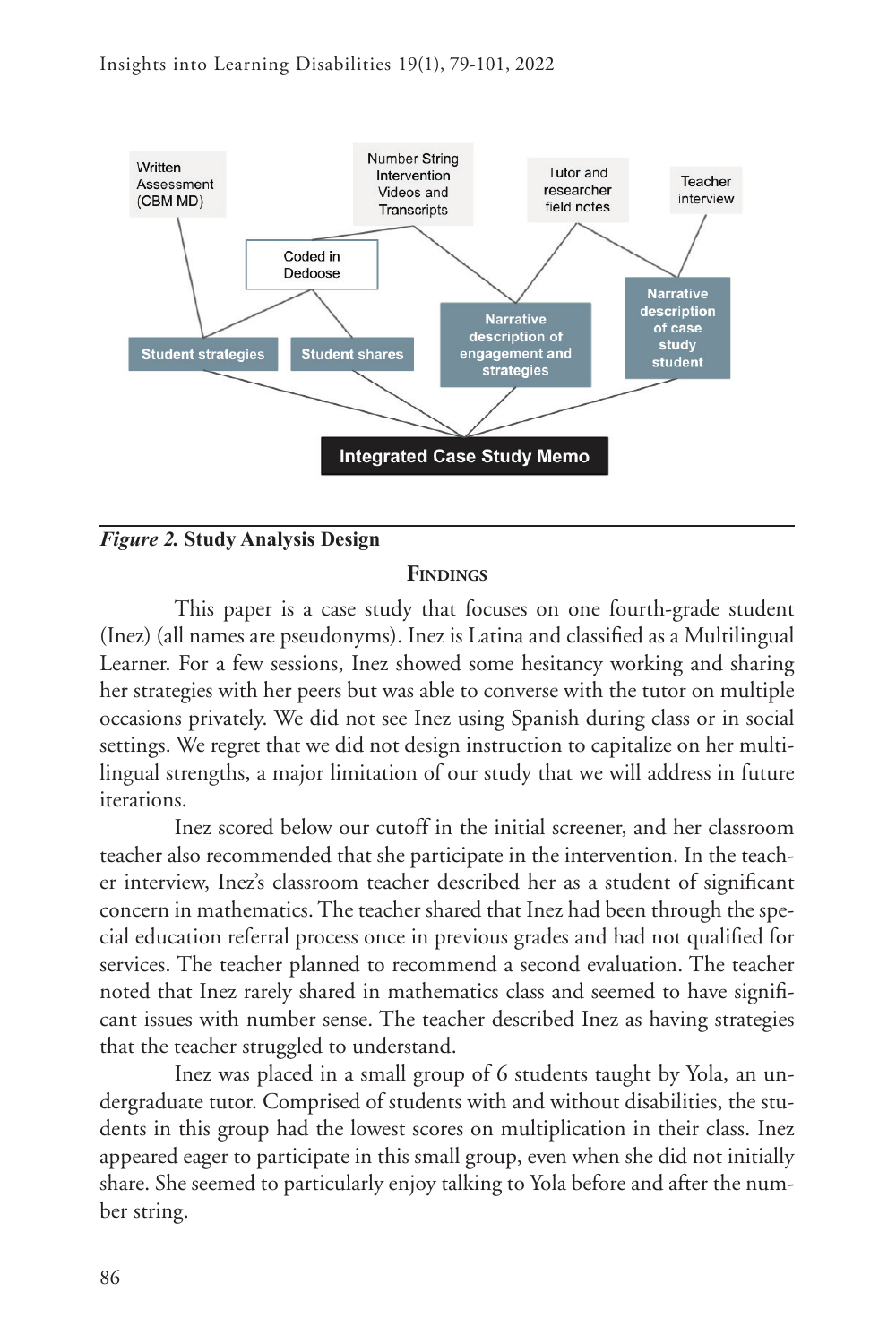We chose Inez as a case study because she was the primary focus of her tutor, Yola, who initially was concerned about both Inez's lack of participation and her understanding of multiplication as evidenced by field notes. Both her tutor and our research team saw evidence of growth during the intervention from Inez, based on evidence from our field notes. Yet we also noticed that Inez presented pedagogical challenges for Yola that seemed fruitful to pursue, as such difficulties are common when teaching mathematics to students who may have a history of difficulty in the subject.

#### *Complex Initial Set of Engagement Practices*

Inez was very engaged in talking with Yola about non-math topics. In field notes, Yola noticed that this talkativeness seemed to disappear when the number string began. In the video recording of the first two number string intervention sessions, Inez did not volunteer to answer questions. She shared twice when called on and did not elaborate on her answers. Unlike her peers, she did not use her fingers to keep track as she skip counted and lost track of her counting. The first author, observing this session, became interested in how Inez seemed to subvocalize skip counting and resisted using her fingers even when prompted.

In discussions after the first number string, the first author and Yola wondered if Inez needed support to help her keep track of her count. Yola and the first author decided to support Inez through physical card stock versions of the arrays that might allow her to count the boxes. Starting in the second session, Yola passed out a card stock array for the students. Inez soon began using these arrays to keep track of her counting.

## *Supporting Shifts in Participation*

Yola continued to write about Inez extensively in her field notes, noting the need for additional support to help Inez engage in the number string. In field notes after the third session, Yola wrote,

> The participation, while good, has been the same three kids. [Students] are always very engaged and willing to share answers while Inez is not. I think for the next number string I'm going to have Inez sit up front next to me so I can speak to her more. When I present the problems I can see the other kids working on it in their heads or on their hands but she seems to not be participating even in trying for an answer. Next time I'm going to situate her next to myself and girls who are more willing to share their strategies. I plan on making two sets [of card stock arrays] from now on, one set specifically just for Inez. I will continue with making goals for the group but also making special goals for her, starting with getting her to understand the purpose of an array.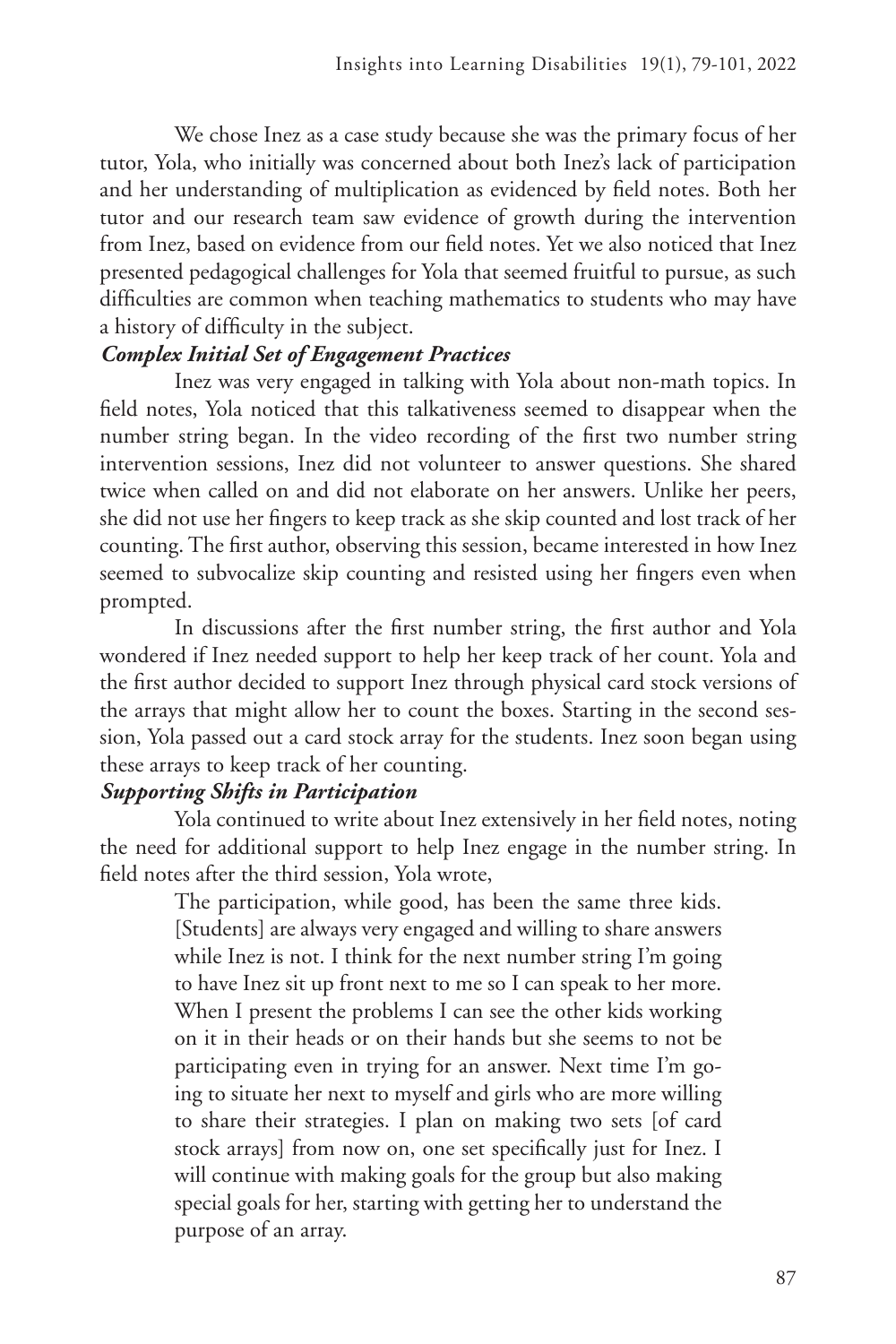In addition to changing her seat to be next to Yola and girls who were sharing their strategies, Yola also began to speak to Inez during every turn and talk, which seemed to support Inez sharing in the small group. This shift seemed to mark a pronounced difference in engagement from a lack of engagement in the first two sessions to a more sustained engagement in mathematical discussion in the subsequent sessions, as documented in Figure 4. It also meant that Yola had a much more complete understanding of Inez's strategies through these one-on-one conversations.

Analysis of Inez's whole group shares documented a clear shift away from a lack of participation towards a deeper involvement in mathematical discussion (Fig. 4). We coded engagements by each problem within the number string. In the initial sessions, Inez's engagements were coded primarily as no engagement or only non-verbal engagement, across multiple problems of each number string. As the sessions progressed, Inez increased the numbers of complete and partial shares of her mathematical thinking, and for Session 5 Inez provided a partial share for every problem in the number string. Again, complete shares were both mathematically correct and fully detailed explanations of thinking. This was then a positive and clear shift towards deeper engagement in mathematics during the intervention.



*Figure 3.* **Shifts in Inez's Participation in Mathematical Discussion by Percentage of Problems**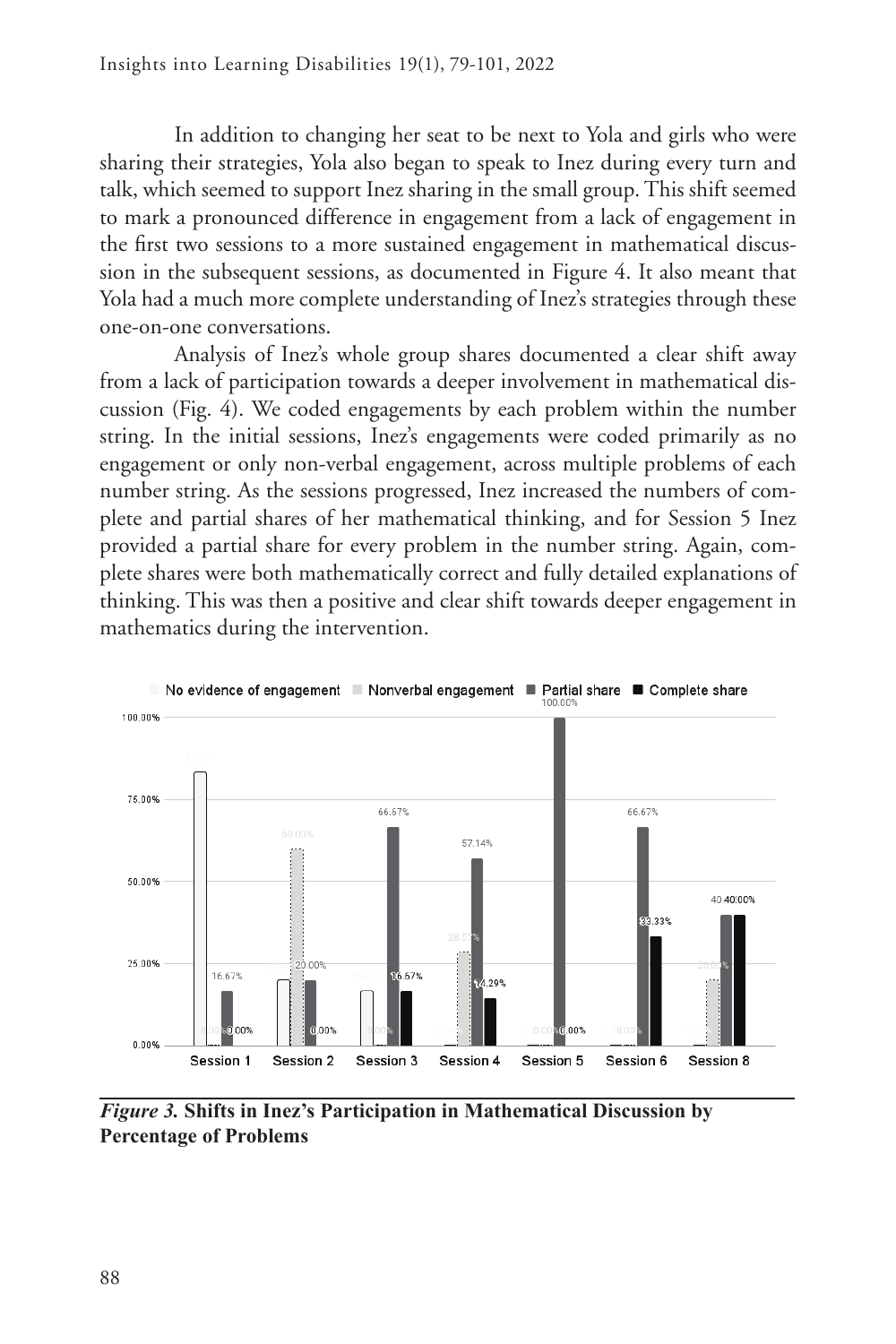## *Complex Initial Set of Partial Understandings*

Through analysis of the first two MD-CBM assessments (pre-intervention and during intervention) and Inez's strategies during the initial number string sessions, we determined that Inez was able to skip count by 2s and 5s and was able to multiply single digit numbers by ten. As the intervention progressed, we saw Inez skip counting by 2s and 5s for problems such as 6 x 4, without adjusting for the group size she was counting for. She also counted the boxes on arrays as units of 2, rather than units of 1.

Inez's first MD-CBM assessment had 8 problems correct out of a possible 22 multiplication and division problems. There was no work visible. She seemed to have some understanding of patterns when multiplying and dividing by tens. Inez offered an answer for every problem on the assessment, with many of the answers (with the exception of the tens problems) possibly being guesses, without a discernible pattern. For example, for the problem 6 x 15 she wrote 12.

On the second written assessment Inez used a skip counting by 2s and 5s strategy, with much more written work throughout the assessment. She made ratio tables to help her keep track of her skip counting, similar to what Yola had done in representing the students' thinking on chart paper. Her strategy worked for problems with factors of 2 or 5. It did not work for 3 x 8, 6 x 9, and 7 x 8. Table 2 shows an example of these written strategies.

## *Shifting Understandings of Multiplication*

Through close analysis of Inez's strategies across the 7 sessions (the final session was not video recorded because of technical difficulties), we saw evidence that Inez developed additional spatial structure for arrays. While in the beginning she did not count squares by ones successfully (by counting boxes as 2s or 5s), she was able to do so by Session 5. This developed in tandem with an increased understanding of the connection between skip counting and multiplication by groups. The evidence for this claim came from transcripts of exchanges between Inez and Yola, when Yola called on Inez to describe her strategy.

There were three instances in which Inez used this partial understanding of skip counting on the array by a different factor during the number strings. In Session 3, Inez got an answer of 50 for 9 x 4, skip counting by 5s. Yola represented her skip counting next to the array, making connections between the two models. Inez stared at the array and the skip counting represented next to it, and said, "What the heck?"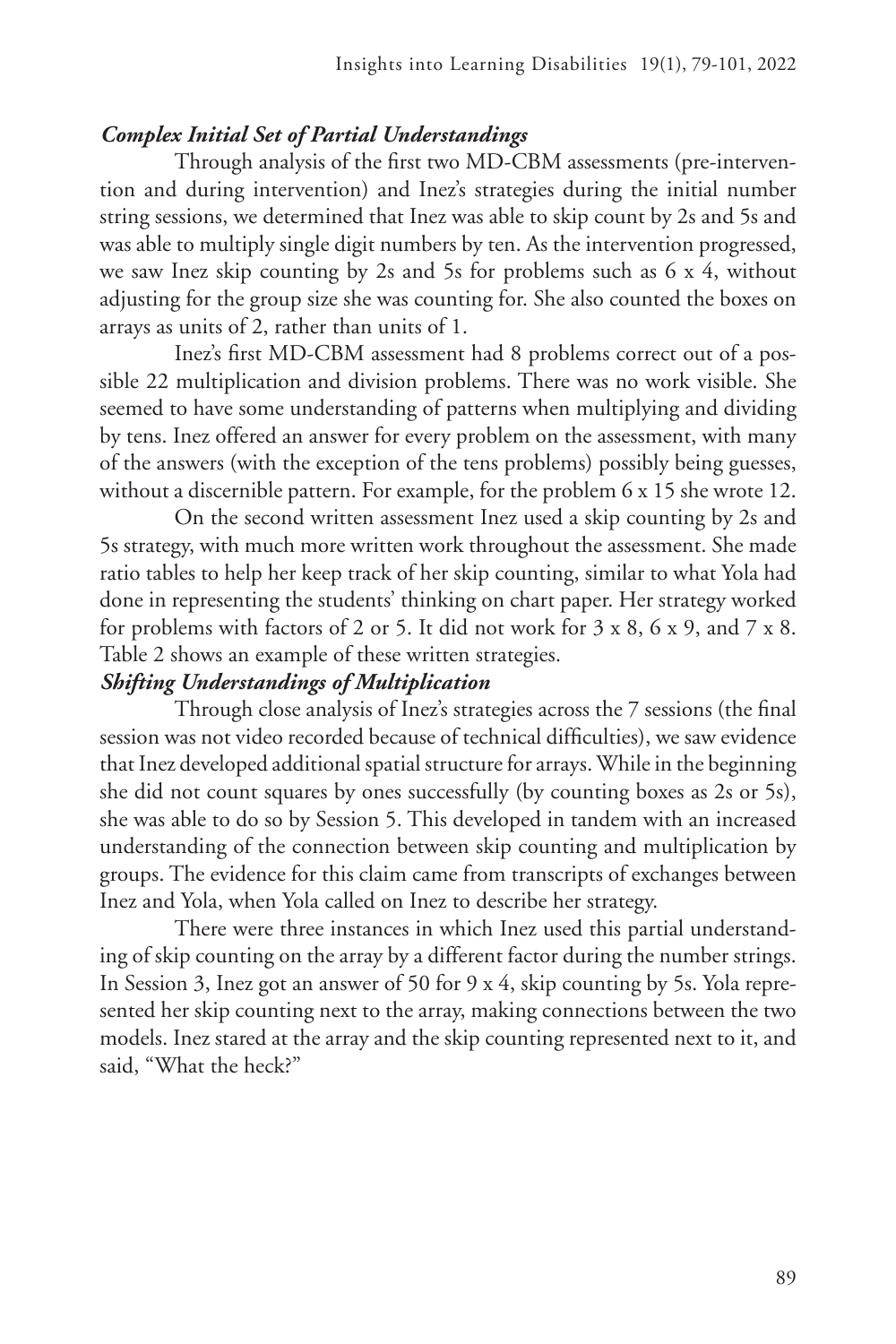In Session 4, Inez counted an array by 2s, getting an answer of 62 for 6 x 5. Here is their exchange for the problem 6 x 5, after Yola asks Inez what she got for the problem:

**Inez**: 62.

**Yola**: Do you want to tell me how you got 62?

**Inez:** Yeah I counted the array by 2's.

**Yola:** You counted the whole array by 2's. Did you give each square 2? Did you go 2,4,6,8,10? [points to one square at a time while counting by 2's]

**Inez:** No I did it like this [runs her finger along each row but does not count out loud or point to individual squares]. I did it like this.

**Yola:** Okay you counted by 2's. That's a lot of 2's to write so I'm just going to write counted by 2s. So let's look at it on the array again so we can double check our answers. So how many does each column have in it?

**Inez:** 5.

**Yola:** 5 right. And they're all equal right? So they all have five on them. So if I go like this and I make two column [covers the array so that only 2 columns are showing] how many do we have?

**Inez:** 10.

**Yola:** 10 right. And we can keep doing that so we can use it to skip count right? Just like we did before. 5, 10, 15, 20, 25, 30. [other students join her in counting out loud]. Inez does that make any sense? How can we use it to count like that? I know you're really good at counting by 5's.

**Inez:** [Inez takes the array and silently counts on it] Yeah, I went really really far [smiling].

Yola: [laughing with Inez]: yeah you went really really far, that's okay.

Yola listened to Inez's strategy, ensuring she understood it without critiquing it. Yola noted the counting by 2s strategy (Fig. 3) but appeared to decide in the moment to build on Inez's strengths in multiplying by 5s, drawing attention to the columns of 5. Yola then gave Inez a card stock array and waited while she recounted using 5s. Inez seemed to be provoked into disequilibrium by this exchange, saying, "I went really really far." This comment appeared to link her strategy to the much higher number it resulted in. Connecting visual and numerical representations of her own strategy appeared to make Inez's own thinking visible to her, thus allowing her to understand her own thinking as reflected by the tutor's representations and Inez's actions of recounting in the moment.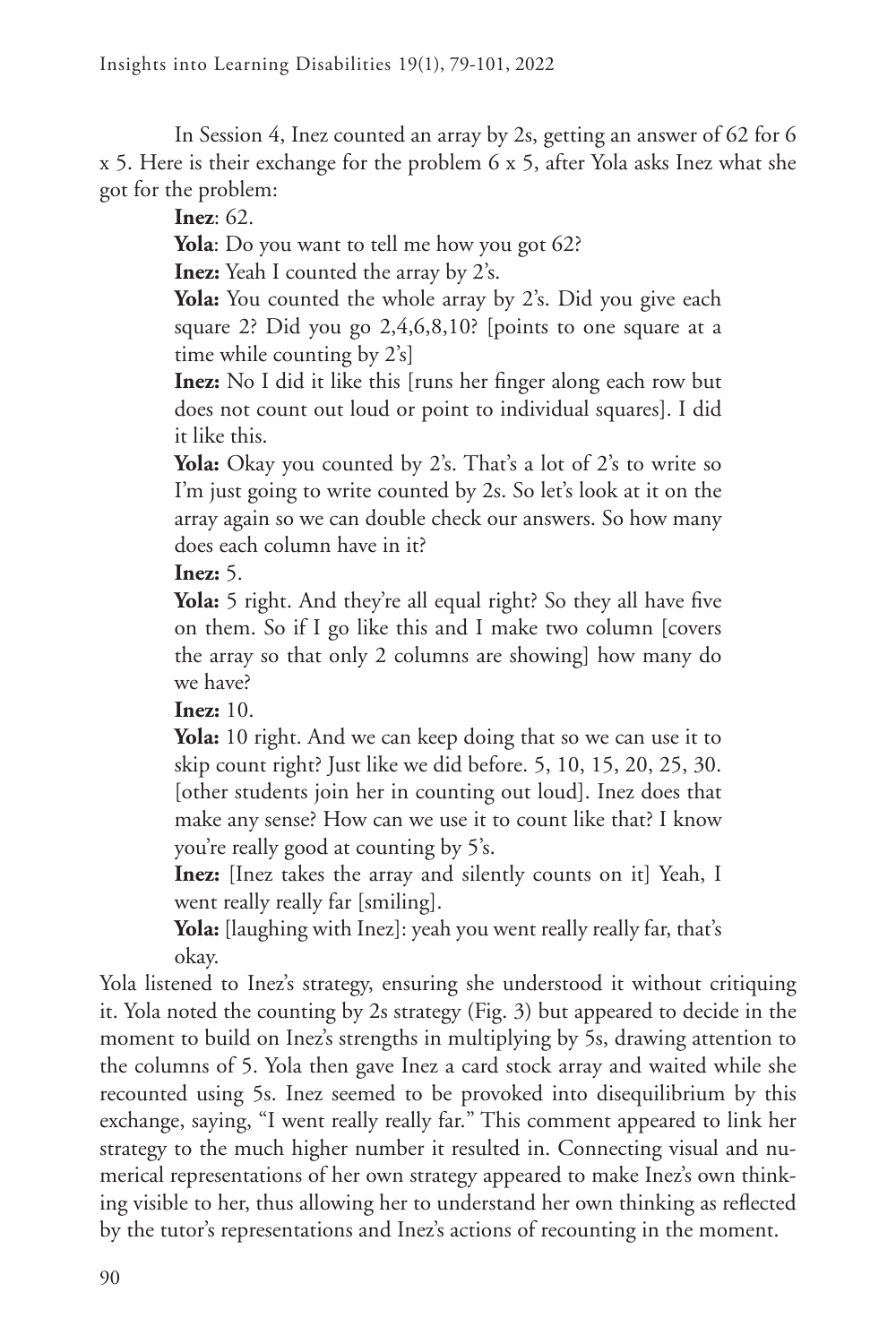$\frac{1}{6}$  x 5 = 30 6x5=40 6x5=62<br>25x5=30 5, 19, 15, 18, 35, 19<br>25x5=30 5, 19, 15, 18, 35, 19

*Figure 4.* **Representation of Inez's Strategy for 6 x 5 in Session 4.** 

In the next session (Session 5), Inez used this strategy once but twice counted an array by ones, successfully for 6 x 6 and one number off for 9 x 6 (answer of 55). Also, in this session Inez developed her understanding of the commutative property. During this session, one student got frustrated with Yola for writing 6 x 8 on the back of an array that the student saw as 8 x 6. This started an ongoing conversation about problems that were the same answer, just "switched around." Inez twice explained this property in her own words, that the array was "backwards" but it was the "same problem."

#### *Shifts in Assessments*

Table 1 presents scores and some sample written work for all four assessments.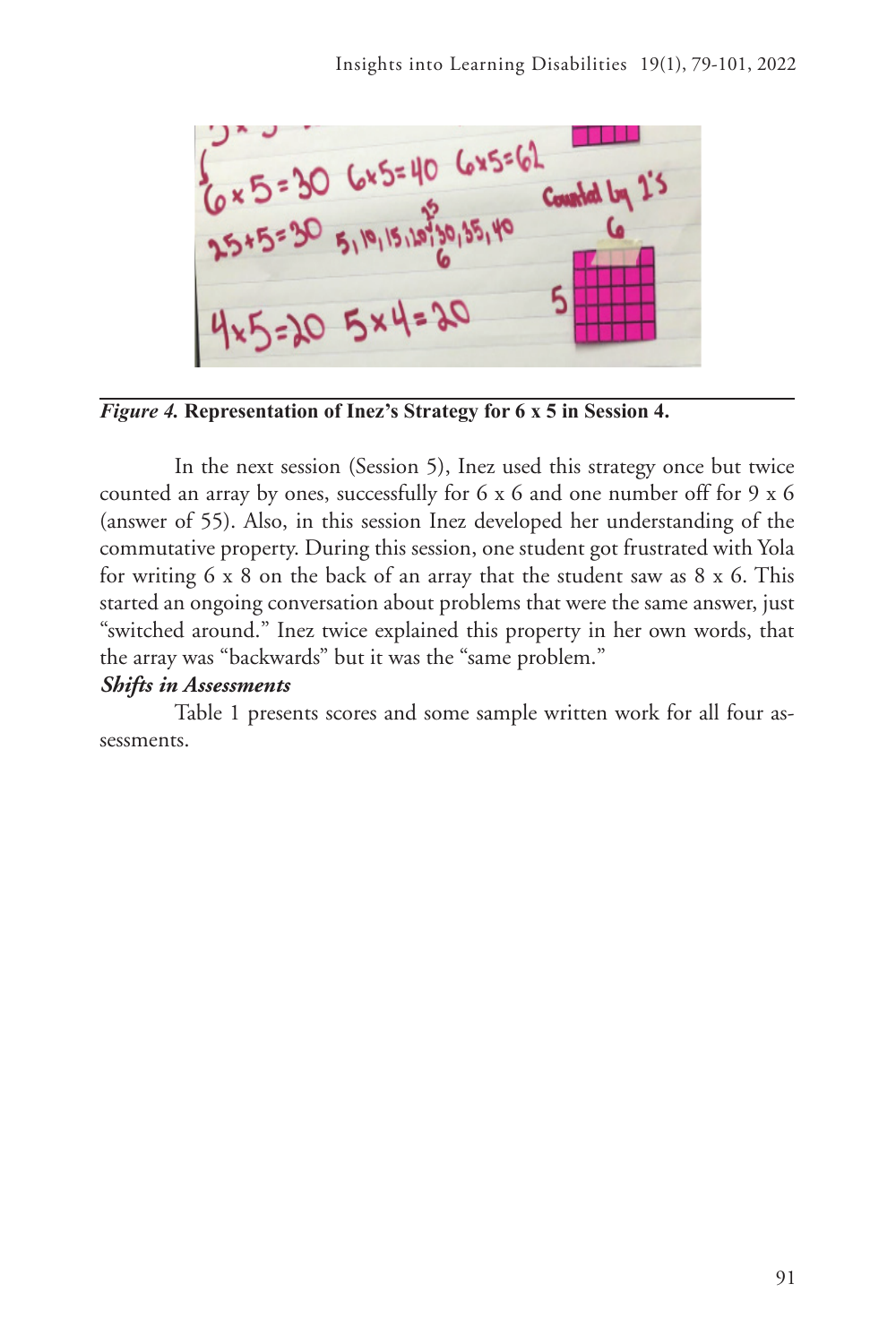| Assessment Tool                                         | Raw Score (number of                                               | Researcher Analysis                                                                                              | Image of Student Work                   |
|---------------------------------------------------------|--------------------------------------------------------------------|------------------------------------------------------------------------------------------------------------------|-----------------------------------------|
|                                                         | oroblems correct disag-<br>gregated by grade level<br>alignment)   |                                                                                                                  |                                         |
| Pre-intervention<br>MD-CBM                              | 7/12 3rd grade problems<br>/10 4th grade problems)<br>8/22 Total   | No work is visible on any<br>problem.                                                                            |                                         |
| Mid-intervention<br>MD-CBM <sub>2</sub>                 | 4/12 3rd grade problems<br>1/10 4th grade problems<br>5/22 Total   | lems. Dominant strategy is skip<br>Work is visible on many prob-<br>counting by 2s and 5s without<br>adjusting   | Problem: 2x3<br>2, 4                    |
|                                                         |                                                                    |                                                                                                                  | 2, 4, 8, 10, 12, 19, 16<br>Problem: 3x8 |
| Post-intervention<br>Immediately<br>MD-CBM <sub>3</sub> | 8/12 3rd grade problems<br>2/10 4th grade problems)<br>10/22 Total | peated addition. Factor of 7 used<br>Only one problem shows work.<br>That problem shows use of re-<br>correctly. | $+2+2+2$<br>Problem: 7x7                |

Table 1. Inez Assessment Scores and Written Work 92**Table 1.** *Inez Assessment Scores and Written Work*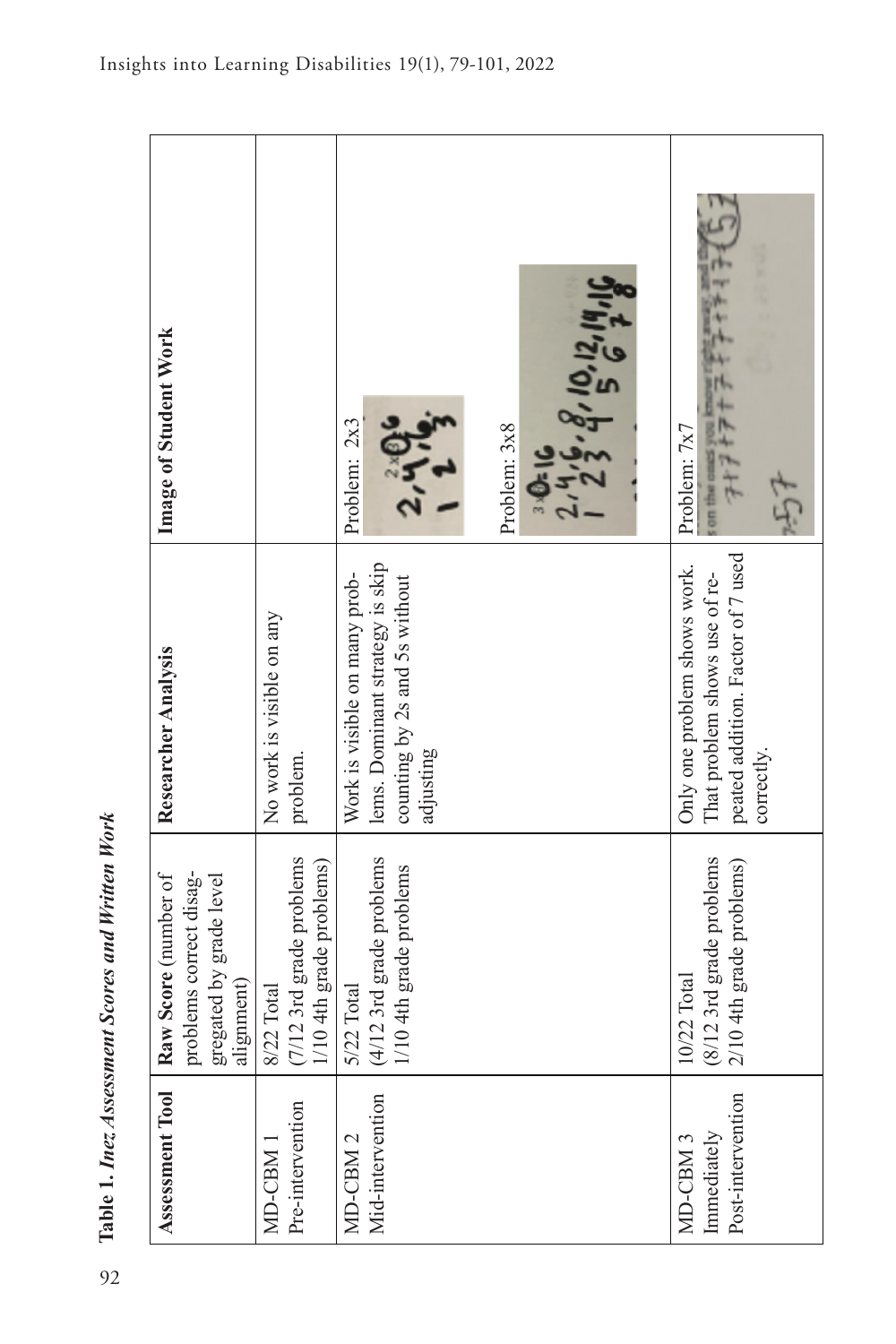| Problem: 6x9<br>64                                                     |
|------------------------------------------------------------------------|
| addition and accurately drawn<br>Work shows use of repeated<br>arrays. |
| (8/12 3rd grade problems<br>2/10 4th grade problems)<br>10/22 Total    |
| MD-CBM 4<br>2 months Post-<br>intervention                             |

Table 1. Inez Assessment Scores and Written Work (continued) **Table 1.** *Inez Assessment Scores and Written Work (continued)*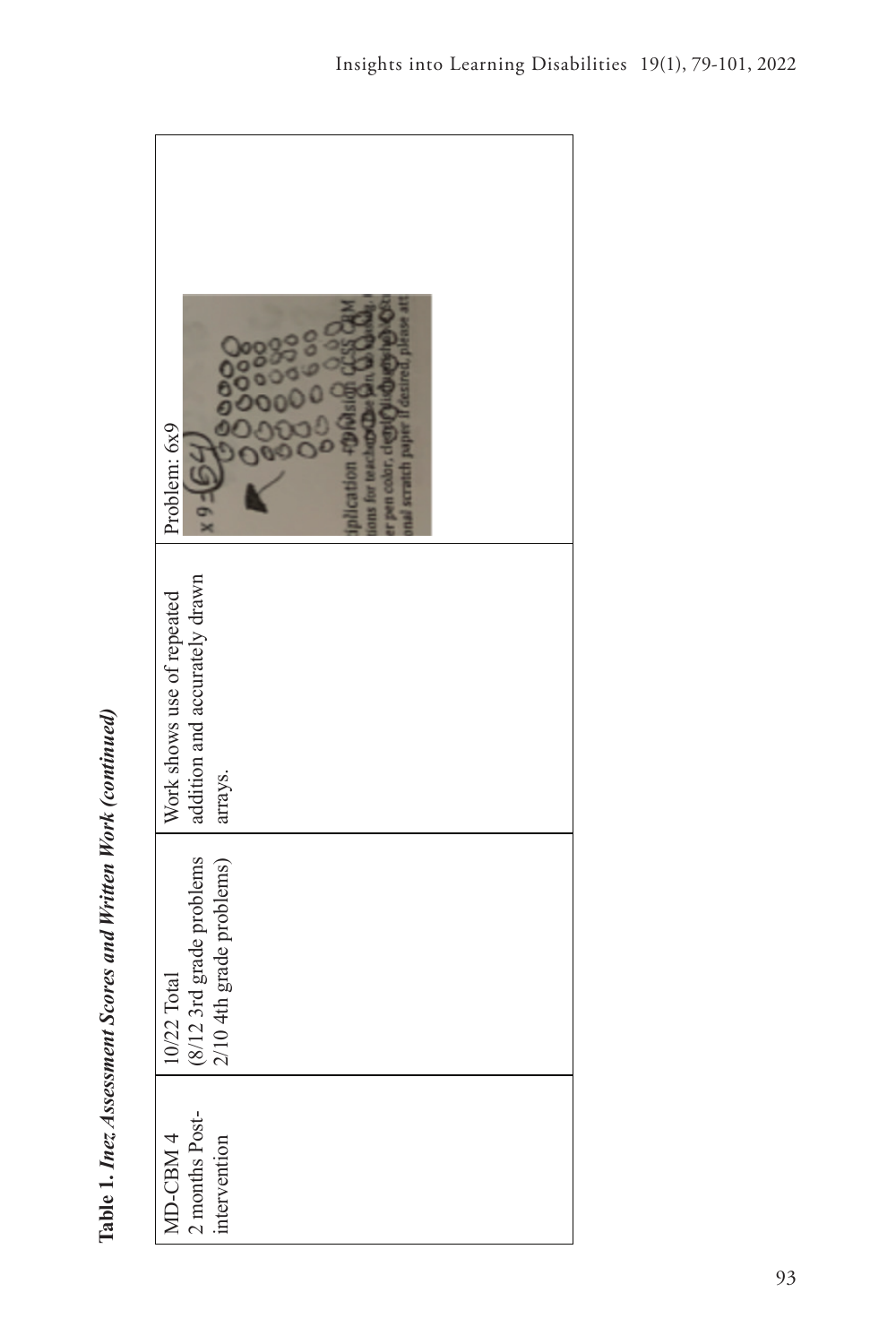In the third assessment, there was no longer evidence of inaccurate skip counting by 2s or 5s. There was very little work on this assessment, with the exception of the use of repeated addition for 7 x 8. This showed a shift towards using the factors of a problem, rather than only 2s and 5s. In the final assessment, Inez began drawing dot arrays to solve problems. Considering the research of Battista and colleagues (1998) on the difficulty that students have drawing arrays, and how this skill develops after a student has developed spatial structuring for the array, this is significant development. On this final assessment, we did not see any more inaccurate skip counting by 2s and 5s. Inez seemed to understand that one unit in an array is one unit, and that skip counting is by a group of those units. This understanding of skip counting (and repeated addition) appeared to co-develop with her understanding of the array, culminating in her ability to draw multiple accurate arrays on her final assessment. We summarize her development in Figure 5.



*Figure 5.* **Development of Inez Partial Understandings**

# *Challenges in Pedagogy*

While Yola seemed to make supportive moves to increase Inez's participation, as well as to model her thinking to make it visible, Yola described in her field notes having significant difficulty understanding and representing Inez's strategies. While there were instances in which Yola pressed for explanation, there were more instances in which Inez shared an incorrect answer and Yola did not ask her to elaborate. We suspect that pressing a student for further explanation when that student has a pattern of strategies that do not make sense to the teacher might be a particularly challenging teaching move to enact. From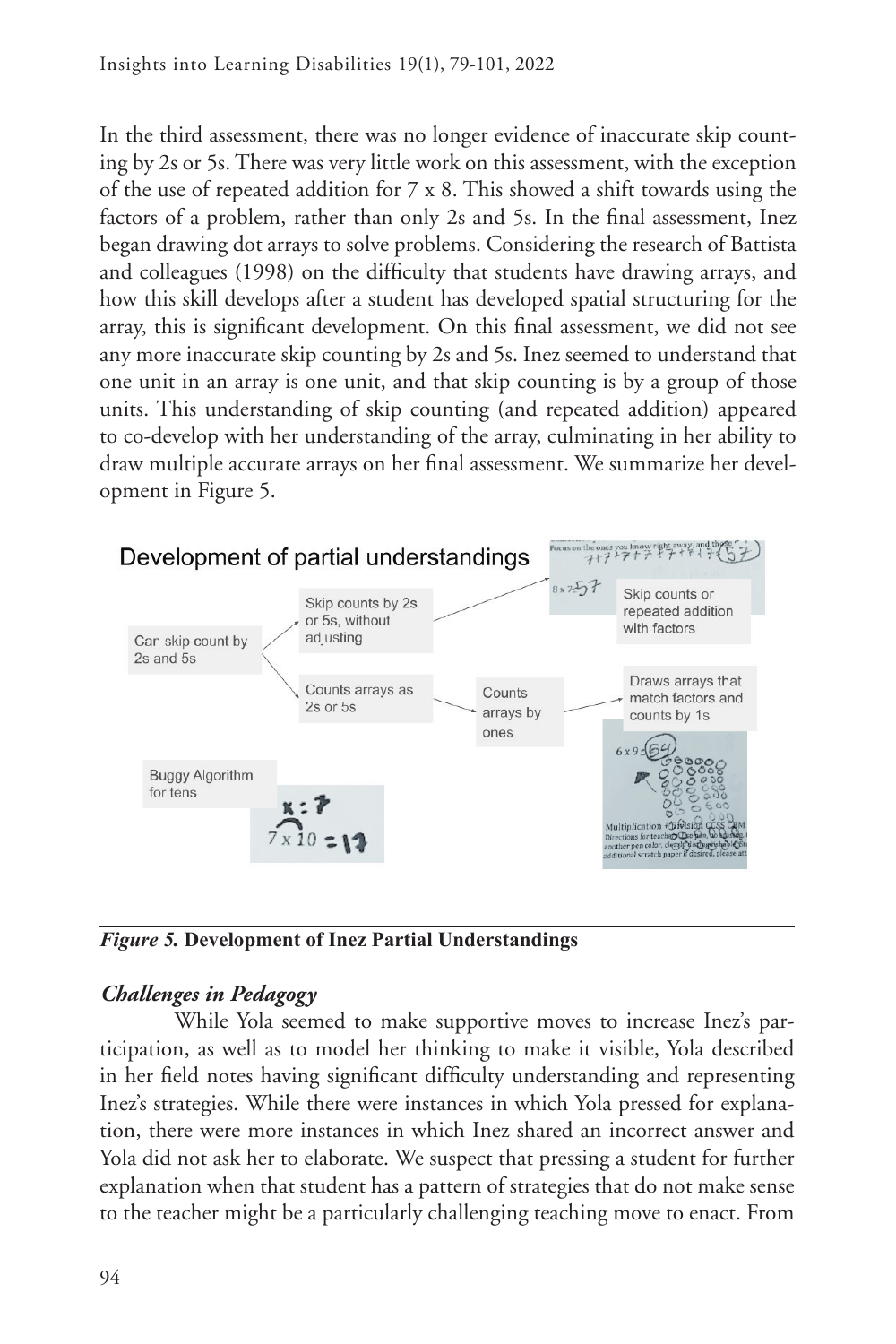our observation of teachers, we think that Yola took risks to call on Inez, risks that teachers do not always choose to take. Yola reflected on this challenge in her field notes:

> The most challenging thing for today was trying to balance both working with the group and working with Inez. I was really happy she was volunteering answers but it was difficult for me to follow her thought process and represent it on the board. I didn't want to leave her behind and felt like I needed to ask her questions in order to point her in the right direction but I don't know if I was taking too much time away from the rest of the group. I want her to continue to feel comfortable sharing her thoughts but also make sure she is seeing why her methods are incorrect.

We also note that Yola paid attention to her relationship with Inez, chatting with her and building a relationship. We wonder about the role this relationship may have played in Inez's participation in the small group.

#### **Discussion**

Our intervention aimed to increase the mathematics achievement of students with disabilities and students whose performance was significantly below grade level, but not with instructional practices that focused on memorization or procedural learning. Instead, we investigated the use of a number string to develop multiplication and division computation simultaneously with number sense. Our intervention also prioritized the role of engagement in a small learning community within the learning process since there is evidence that student achievement is correlated with student engagement with others' strategies (Ing et al., 2015). This paper demonstrates how one student with a complex partial understanding of mathematics developed her engagement and conceptual understanding of multiplication.

Our first research question looked at student engagement. We asked, for a student with limited engagement in mathematics, can a small group number strings intervention support increased participation in mathematical sensemaking and talk? How do shifts in participation develop? We saw that Inez did not initially participate in the number string, but shifted towards a much more engaged stance, sharing multiple answers per session. Those shifts seemed to be the result of some teaching moves by her tutor. For example, Yola not only printed out cardstock arrays for students to count, she eventually printed a separate copy for Inez because it was important for her engagement. Because Inez used skip counting but would not use her fingers, she lost track of her counts. Focusing on the arrays not only helped Inez count, but also allowed her partial understanding of the arrays to emerge so that Inez could reflect on it. In addi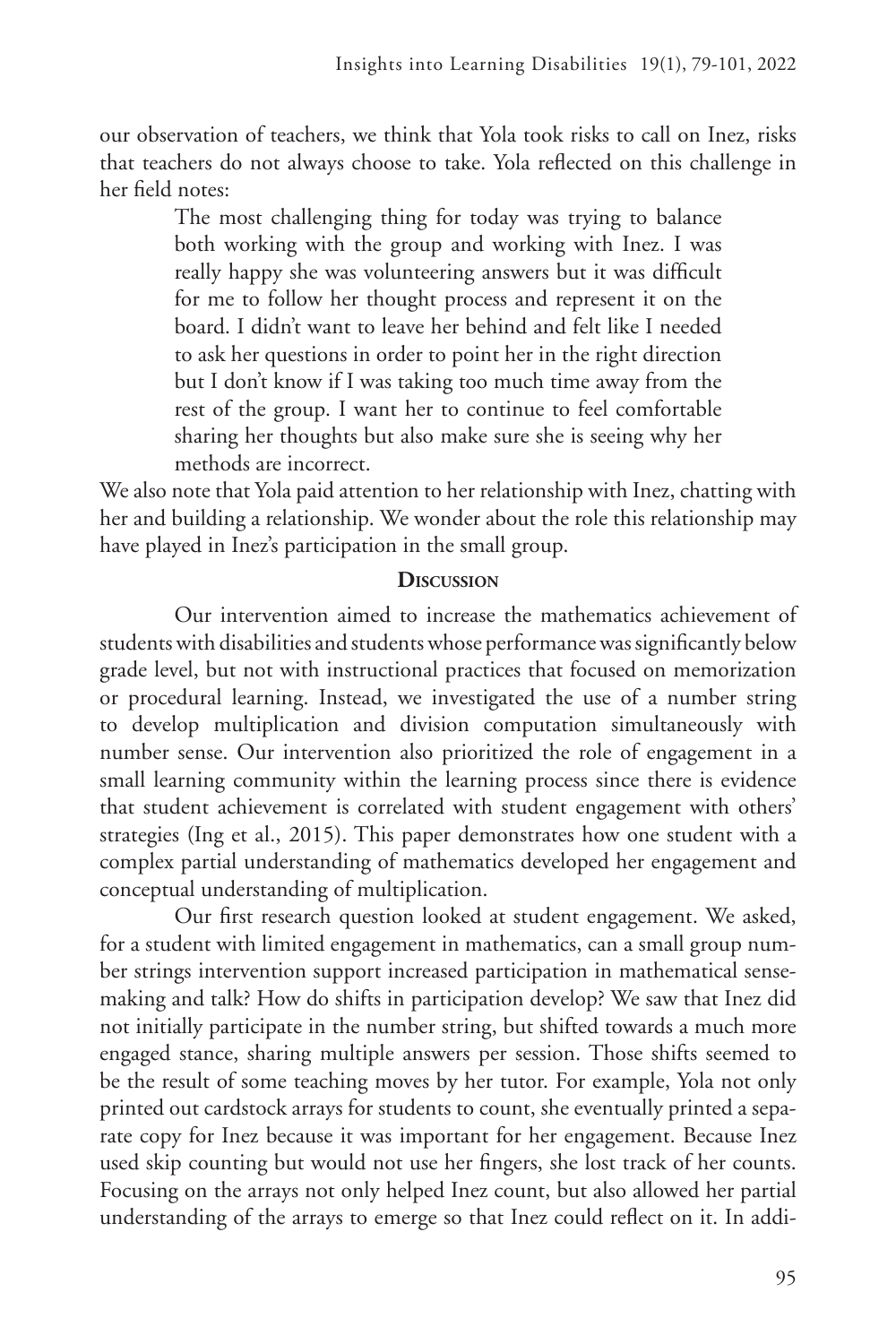tion, Yola moved Inez so she was right next to her. During the sessions, Yola checked in with Inez to hear Inez's strategy, which may have supported whole group shares. Baxter and colleagues documented a similar increase in engagement when students were able to do rehearsals with a paraprofessional (Baxter et al., 2002).

Our second research question asked: Can a small group number strings intervention support conceptual and strategic development in multiplication for a student with complex partial understandings of multiplication? We established that Inez had a complex set of partial understandings, some of which were in evidence in the initial written MD-CBM assessment, and some that emerged through her participation in the small group and in subsequent written assessments. Building from her ability to skip count by 2s and 5s, Inez first applied this strategy to all multiplication problems. Through discussion of her strategies in the small group, including the tutor making her strategies visible through modeling them on arrays, Inez began to develop a more coherent spatial structure for the array. By the follow-up assessment, Inez was able to draw arrays and count them. She also developed an understanding of the commutative property of multiplication. Using Siegler's overlapping wave theories, Inez strategy usage shifted away from ineffective and time-consuming beginner strategies to more complicated strategies (Siegler, 1998).

How did these shifts occur? We believe that the critical movements were when Yola called on Inez to explain and justify her answers in the small group. Engagement was critical here, as Inez was willing to explain what she was thinking. That took bravery, and also a sense of comfort in the small group. Yola also made the move to call on Inez, even when she felt confused by how Inez was solving problems. This also took a kind of pedagogical bravery, to take a risk and allow a possibly confusing or opaque strategy to emerge. These moments allowed Inez to reflect and act on her own strategies, and, we believe, to shift towards understanding the spatial structure of the array. Students make their own paths in understanding mathematical concepts as they are learning and revising their strategies (Carpenter et al., 2015; Fosnot & Dolk, 2001).

## *Limitations*

While this case study does benefit from multiple data sources (4 written MD-CBM assessments, 7 sessions of teacher interviews, and field notes of tutor and researchers), we note that we lack the perspective of Inez in this case study. We believe our findings would be more robust if we had interviewed Inez, perhaps multiple times across the intervention. In addition, we note that we did not design instruction to capitalize on multilingual strengths, which could have benefited Inez's engagement. For future iterations, we can strive to use students' multilingual status as a strength. There could be additional training for the tutors such that there is more support for multilingual learners by incorporating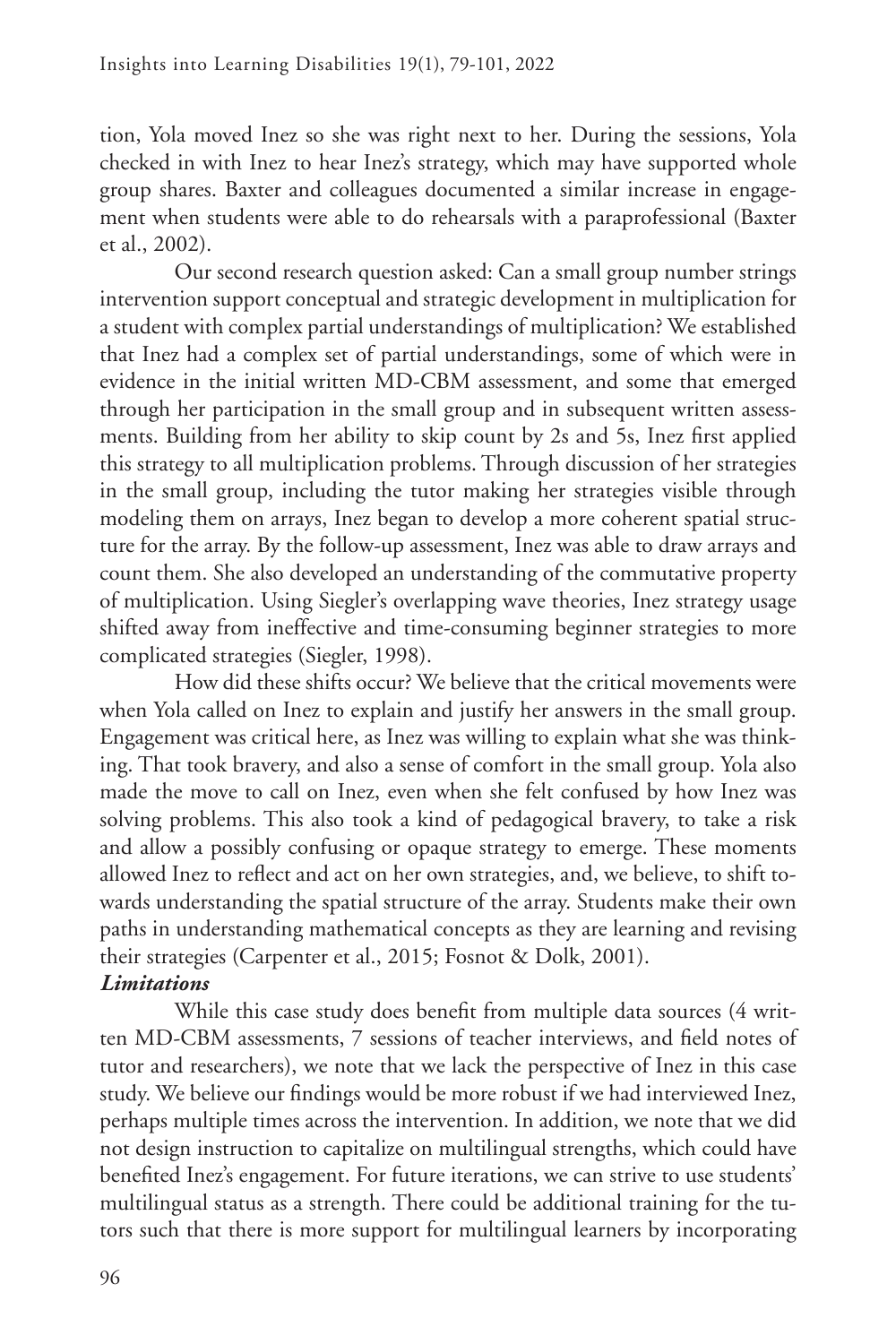more of a translanguaging format where we encourage students to use all of their language repertoire during number strings (Creese & Blackledge, 2010; García & Wei, 2014). We also note that we did not know what impact the mathematics classroom instruction that occurred during and after our intervention had on her development.

#### **IMPLICATIONS**

This MTSS tier 2 intervention was focused around number strings, which appeared to support Inez in her development of more complex strategies and boost her engagement with others. The number strings allowed for students to have more agency and self-expression through mathematical discourse. In addition, number strings allowed for development of more complex strategies without the presence of direct instruction from the teacher. Overall, the intervention of small group instructions built around number strings greatly benefitted Inez and should benefit other students similar to Inez by improving achievement, engagement, and agency.

This case study documents the interrelation between engagement and cognitive shifts in a small group intervention. It is quite possible that if Inez was in a one-to-one setting, she could have developed conceptually further because instruction would be individualized, based solely on what Inez knew about multiplication. However, in the small group Inez tried strategies suggested by other students (skip counting and counting by ones on the arrays) and engaged in conversation about the commutative property. Our intention is not to promote one or the other approach, but to bring dialogue between constructivist teaching experiments with the affordances of small group settings.

In further work, we will turn our attention to the teaching moves of novice teachers to determine the effectiveness of the professional development we provided for tutors and what aspects of teaching number strings were most challenging for tutors to enact. We also plan to analyze how to better leverage multilingualism in her learning. Most importantly, we seek to better understand how to provide mathematics intervention for students who need more support engaging in meaningful mathematics, interventions that develop agency along with achievement.

#### **References**

- Battista, M. T., Clements, D. H., Arnoff, J., Battista, K., & Borrow, C. V. A. (1998). Students' spatial structuring of 2D arrays of squares. *Journal for Research in Mathematics Education*, *29*(5), 503–532. https://doi.org/10.5951/jresematheduc.29.5.0503
- Baxter, J. A., Woodward, J., & Olson, D. (2001). Effects of reform-based mathematics instruction on low achievers in five third-grade classrooms. *The Elementary School Journal*, *101*(5), 529–547. https://doi.org/10.1086/499686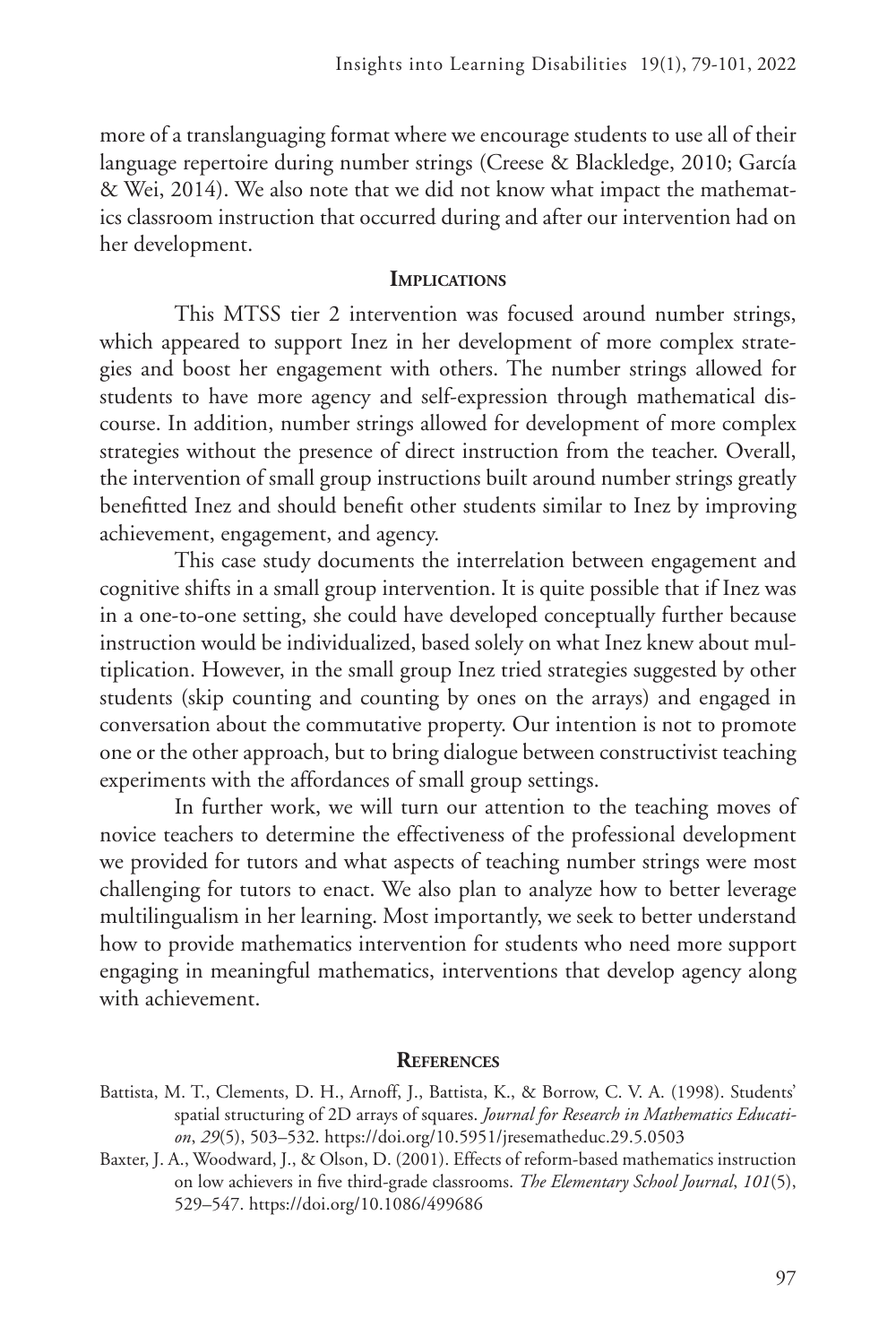- Baxter, J., Woodward, J., Voorhies, J., & Wong, J. (2002). We talk about it, but do they get it? *Learning Disabilities Research & Practice*, *17*(3), 173–185. https://doi.org/10.1111/1540- 5826.00043
- Bottge, B. A., Heinrichs, M., Mehta, Z. D., & Hung, Y. H. (2002). Weighing the benefits of anchored math instruction for students with disabilities in general education classes. The *Journal of Special Education*, *35*(4), 186–200. https://doi.org/10.1177/002246690203500401
- Boyd, B., & Bargerhuff, M. E. (2009). Mathematics education and special education: Searching for common ground and the implications for teacher education. *Mathematics Teacher Education and Development*, *11*, 54–67.
- Callandro, C. (2000). Children's inventions for multidigit multiplication and division. *Teaching Children Mathematics*, *6*(6), 420–426. https://doi.org/10.5951/TCM.6.6.0420
- Carpenter, T. P., Fennema, E., Franke, M. L., Levi, L., & Empson, S. B. (2015). *Children's mathematics: Cognitively guided instruction* (2nd ed.). Heinemann.
- Creese, A., & Blackledge, A. (2010). Translanguaging in the bilingual classroom: A pedagogy for learning and teaching? *The Modern Language Journal*, *94*(1), 103–115. https://doi. org/10.1111/j.1540-4781.2009.00986.x
- Finesilver, C. (2017). Between counting and multiplication: Low-attaining students' spatial structuring, enumeration and errors in concretely-presented 3D array tasks. *Mathematical Thinking and Learning: An International Journal*, *19*(2), 95–114. https://doi.org/10.10 80/10986065.2017.1295418
- Fosnot, C. T., & Dolk, M. (2001). *Young mathematicians at work: Constructing multiplication and division.* Heinemann Press.
- García, O., & Wei, L. (2014). Translanguaging: Language, bilingualism, and education. *Bilingual Research Journal*, *37*(3), 366–369. https://doi.org/10.1080/15235882.2014.965361
- Geary, D. C. (1990). A componential analysis of an early learning deficit in mathematics. *Journal of Experimental Child Psychology*, *49*(3), 363–383. https://doi.org/10.1016/0022-0965(90)90065-G
- Gersten, R., Beckmann, S., Clarke, B., Foegen, A., Marsh, L., Star, J. R., & Witzel, B. (2009). *Assisting students struggling with mathematics: Response to Intervention (RtI) for elementary and middle schools* (NCEE 2009-4060). What Works Clearinghouse.
- Hord, C., Tzur, R., Xin, Y. P., Si, L., Kenney, R. H., & Woodward, J. (2016). Overcoming a 4th grader's challenges with working-memory via constructivist-based pedagogy and strategic scaffolds: Tia's solutions to challenging multiplicative tasks. *The Journal of Mathematical Behavior*, *44*, 13–33. https://doi.org/10.1016/j.jmathb.2016.09.002
- Hunt, J. H., & Ainslie, J. (2021). *Designing Effective Math Interventions: An Educator's Guide to Learner-Driven Instruction* (1st ed.). Routledge. https://doi.org/10.4324/9781003014744
- Hunt, J., & Tzur, R. (2017). Where is difference? Processes of mathematical remediation through a constructivist lens. *The Journal of Mathematical Behavior*, *48*, 62–76. https://doi. org/10.1016/j.jmathb.2017.06.007
- Ing, M., Webb, N. M., Franke, M. L., Turrou, A. C., Wong, J., Shin, N., & Fernandez, C. H. (2015). Student participation in elementary mathematics classrooms: The missing link between teacher practices and student achievement? *Educational Studies in Mathematics*, *90*, 341–356. https://doi.org/10.1007/s10649-015-9625-z
- Johnson, N. C., Turrou, A. C., McMillan, B. G., Raygoza, M. C., & Franke, M. L. (2019). "Can you help me count these pennies?": Surfacing preschoolers' understandings of counting. *Mathematical Thinking and Learning*, *21*(4), 237–264. https://doi.org/10.1080/10986 065.2019.1588206
- Lambert, R. (2018). "Indefensible, illogical, and unsupported"; Countering deficit mythologies about the potential of students with learning disabilities in mathematics. *Education Sciences*, *8*(2), 72. https://doi.org/10.3390/educsci8020072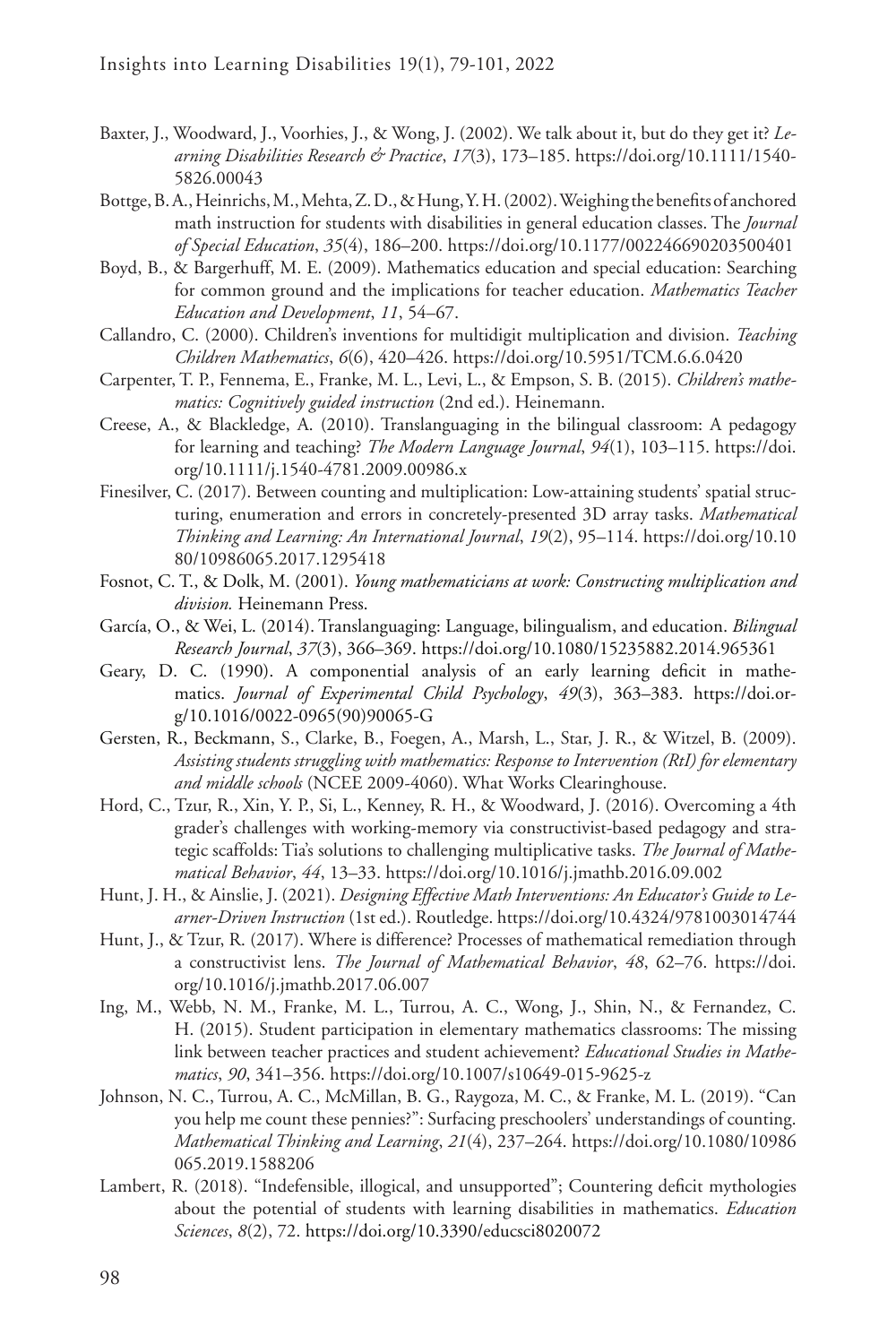- Lambert, R., & Harriss, E. (2022). Insider accounts of dyslexia from research mathematicians. *Educational Studies in Mathematics*. https://doi.org/10.1007/s10649-021-10140-2
- Lambert, R., Imm, K., & Williams, D. A. (2017). Number strings: Daily computational fluency. *Teaching Children Mathematics*, *24*(1), 48–55. https://doi.org/10.5951/teacchilmath.24.1.0048
- Lambert, R., & Schuck, R. K. (2021). "The wall now between us": Teaching math to students with disabilities during the COVID spring of 2020. *The Asia-Pacific Education Researcher*, *30*, 289–298. https://doi.org/10.1007/s40299-021-00568-8
- Lambert, R., & Sugita, T. (2016). Increasing engagement of students with learning disabilities in mathematical problem-solving and discussion. *Support for Learning*, *31*(4), 347–366. https://doi.org/10.1111/1467-9604.12142
- Landis, J. R., & Koch, G. G. (1977). The measurement of observer agreement for categorical data. *Biometrics*, *33*(1), 159–174. https://doi.org/10.2307/2529310
- Lave, J., & Wenger, E. (1991). *Situated Learning: Legitimate Peripheral Participation*. Cambridge University Press. https://doi.org/10.1017/CBO9780511815355
- Ochoa, G. (2013). *Academic Profiling: Latinos, Asian Americans, and the Achievement Gap*. University of Minnesota Press. https://doi.org/10.5749/minnesota/9780816687398.001.0001
- O'Loughlin, T. A. (2007). Using research to develop computational fluency in young mathematicians. *Teaching Children Mathematics*, *14*(3), 132–138. https://doi.org/10.5951/ TCM.14.3.0132
- Mireles-Rios, R., Rios, V. M., Auldridge-Reveles, T., Monroy, M., & Castro, I. (2020). "I was pushed out of school": Social and emotional approaches to a youth promotion program. *Journal of Leadership, Equity, and Research*, *6*(1), 1–21. https://eric. ed.gov/?id=EJ1293284
- Moschkovich, J. (2002). A situated and sociocultural perspective on bilingual mathematics learners. *Mathematical Thinking and Learning*, *4*(2–3), 189–212. https://doi.org/10.1207/ S15327833MTL04023\_5
- Murata, A., Siker, J., Kang, B., Baldinger, E. M., Kim, H. J., Scott, M., & Lanouette, K. (2017). Math talk and student strategy trajectories: The case of two first grade classrooms. *Cognition and Instruction*, *35*(4), 290–316. https://doi.org/10.1080/07370008.2017.13 62408
- Siebers, T. (2008). *Disability Theory*. University of Michigan Press. https://doi.org/10.3998/ mpub.309723
- Siegler, R. S. (1998). *Emerging minds: The process of change in children's thinking*. Oxford University Press.
- NCSM & TODOS. (2021). Positioning Multilingual Learners for Success in Mathematics. Joint position statement from NCSM: Leadership in Mathematics in Education and TO-DOS: Mathematics for ALL. https://www.todos-math.org/assets/images/NCSM-TO-DOS%20Multilingual%20Learners%20Position%20Paper%202021.pdf
- Zhang, D., Xin, Y. P., & Si, L. (2013). Transition from intuitive to advanced strategies in multiplicative reasoning for students with math difficulties. *The Journal of Special Education*, *47*(1), 50–64. https://doi.org/10.1177/0022466911399098

#### **AUTHORS' NOTE**

Correspondence concerning this article should be addressed to Rachel Lambert, Ph.D., Gevirtz Graduate School of Education, University of California Santa Barbara, 401–447 Ocean Rd, Santa Barbara, CA 93106-9490, United States of America, Phone: (805) 893-8000, Email: rlambert@education.ucsb.edu.